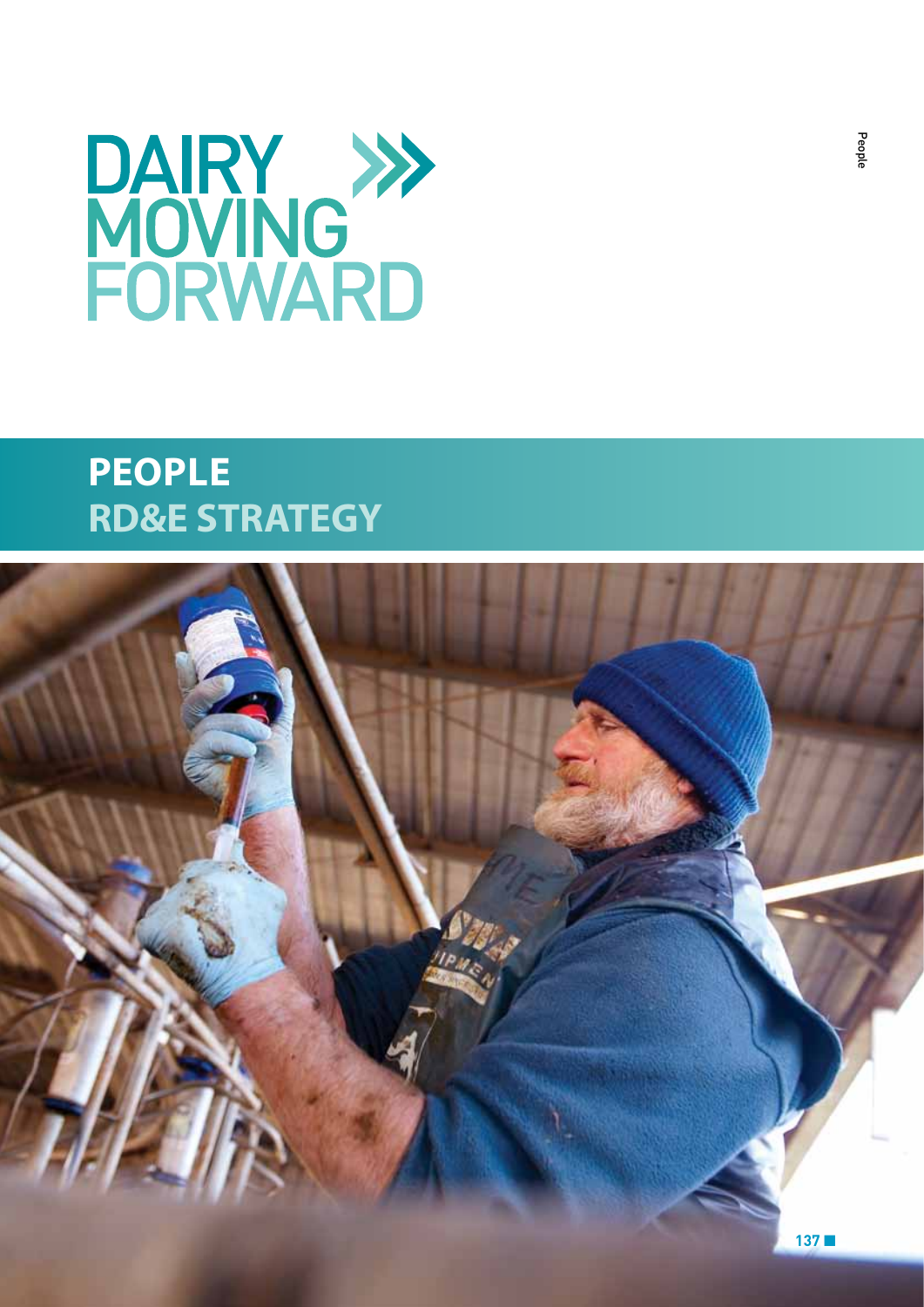# **Authors**

Pauline Brightling (Harris Park Group) Stephen Coats (Dairy Australia) Anne Hope (Harris Park Group)

# **Acknowledgments**

The People Strategy is being developed as part of Dairy Moving Forward: a dairy industry initiative to develop a strategy and capability plan to guide investment in prefarmgate RD&E. We thank the following people and their respective organisations for their contributions:

| Danielle Auldist     | (GippsDairy)                      |
|----------------------|-----------------------------------|
| Karen Baum           | (Pembroke consulting)             |
| Patten Bridge        | (Murray Goulburn)                 |
| Peter Carkeek        | (GOTAFE)                          |
| Natalie Collard      | (Australian Dairy Farmers)        |
| Anne Crawford        | (Rural Innovation Research Group, |
|                      | University of Melbourne)          |
| John Dalton          | (WestVic Dairy)                   |
| Paul Ford            | (Gardiner Foundation)             |
| Mik Harford          | (Fonterra)                        |
| <b>Tracey Harper</b> | (DPIV)                            |
| Chris Hibburt        | (The Vet Group)                   |
| Kerry Kempton        | (NSW DII)                         |
| Barb King            | (Rural Innovation Research Group, |
|                      | University of Melbourne)          |
| <b>Ruth Nettle</b>   | (Rural Innovation Research Group, |
|                      | University of Melbourne)          |
| Robert Poole         | (Murray Goulburn)                 |
| Kate Randall         | (Gardiner Foundation)             |
| Penny Shaw           | (DPIV)                            |
| Cameron Smith        | (Farmanco)                        |
| Mark Smith           | (DairyTas)                        |
| John Versteden       | (GippsDairy)                      |
| Neil Webster         | (Fonterra)                        |
| John Weichert        | (Dairy Australia)                 |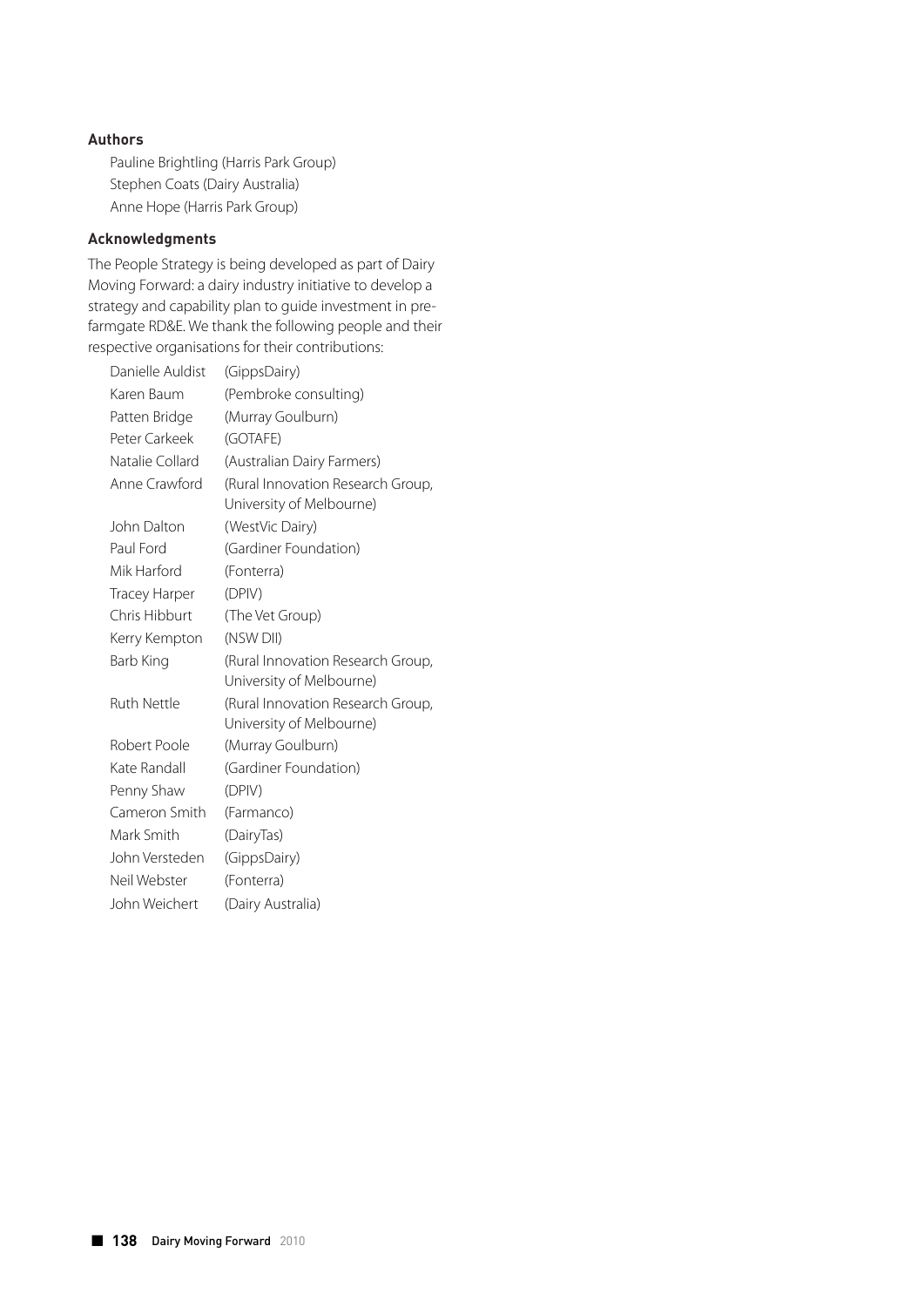# **1. Executive summary**

The Dairy Moving Forward People RD&E Strategy has been designed to ensure that people issues are not a constraint to wealth creation and industry resilience. A big part of the intent is having dairy farms that are still in business in the years to come and newcomers willing to invest in the industry.

The vision over the next 5–10 years is that: *People are recognised and developed as the key driver of sustained farm business success.*

This objective is based on the premise that it is human and social capital that drives the transformation of resources to economic capital. A farm business is shaped by the way decisions and plans are made for its future, technologies are adapted, and risks and uncertainty are managed. In short, farm systems are chosen, resourced and implemented by people.

The focus of the People Strategy is the people who manage farms, work on farms (in paid or unpaid roles) and provide services to farm.

Many improvements are needed in the industry to assure sustained business success on dairy farms. The following must become the norm, not the exception:

- > Farms are able to attract and retain the people they need.
- › Farm owners and managers have the motivation, skills and confidence to manage the people in their farm businesses.
- › Farms have a low business risk around 'people-issues'.
- › Farm consultants support quality decision-making around development of a farm business strategy that incorporates people considerations.
- > Farm owners have options and plans for transition of management roles or farm assets and when they no longer want to run or own their farms.
- › The Australian dairy industry has effective workforce planning and action processes operating regionally and nationally.
- › Dairy industry programs have people as the focus when designing ways of operationalising technology.
- › Farmers actively pursue health, safety and well-being for themselves, their families and staff and can easily access the services they need to achieve this.
- › Local communities in dairying regions continue to be vibrant.
- › The industry has the leaders, governance and understanding it needs to effectively influence public policy and manage collective investments.

The Expert Group believes the industry objective can be achieved through five interdependent sub-strategies (themes):

- 1. Farm business strategies (around people): to ensure that farms have a people perspective in their business strategies, including their succession plans.
- 2. Farm workplace change: so that farms are better equipped to attract and retain the people they need and have low business risk around their people resources.
- 3. Dairy 'workforce development' (everyone on farm and service providers): so that the industry has effective workforce planning and action processes, regionally and nationally.
- 4. Farmer well-being in supportive communities: to ensure the industry and its people are supported by local communities that are vibrant and selfdetermining.
- 5. Dairy leadership development: to ensure that the industry has the leaders it needs.

A first step in this new area is to make the value proposition for taking action apparent.

Each theme has a number of priority areas for action.

Each of these priority areas requires a program of work. Some are already well planned and underway. Others will need new initiatives. There are many points of interaction between these priority areas and also with other broad strategy areas—particularly the Farm Business Management strategy and the National Training Framework (delivered through the NCDEA).

Much of the People Strategy is in the Development and Extension/Education parts of the Dairy Moving Forward spectrum, but there is still a sizeable Research element needed. This includes articulating the value of acting in this area, better understanding what influences farmers' transitions (entry, development and exits), testing ways of putting the principles of regional workforce planning into action, exploring methods of enhancing farm safety and research into the issues involved in providing effective support for rural communities.

The 'people' domain is a relatively new area of investment for the dairy industry having come to the fore over the last decade. The annual spend is estimated to be between \$2–3 million (based on the existing programs described as part of this strategy development). There is enormous potential for ongoing synergies providing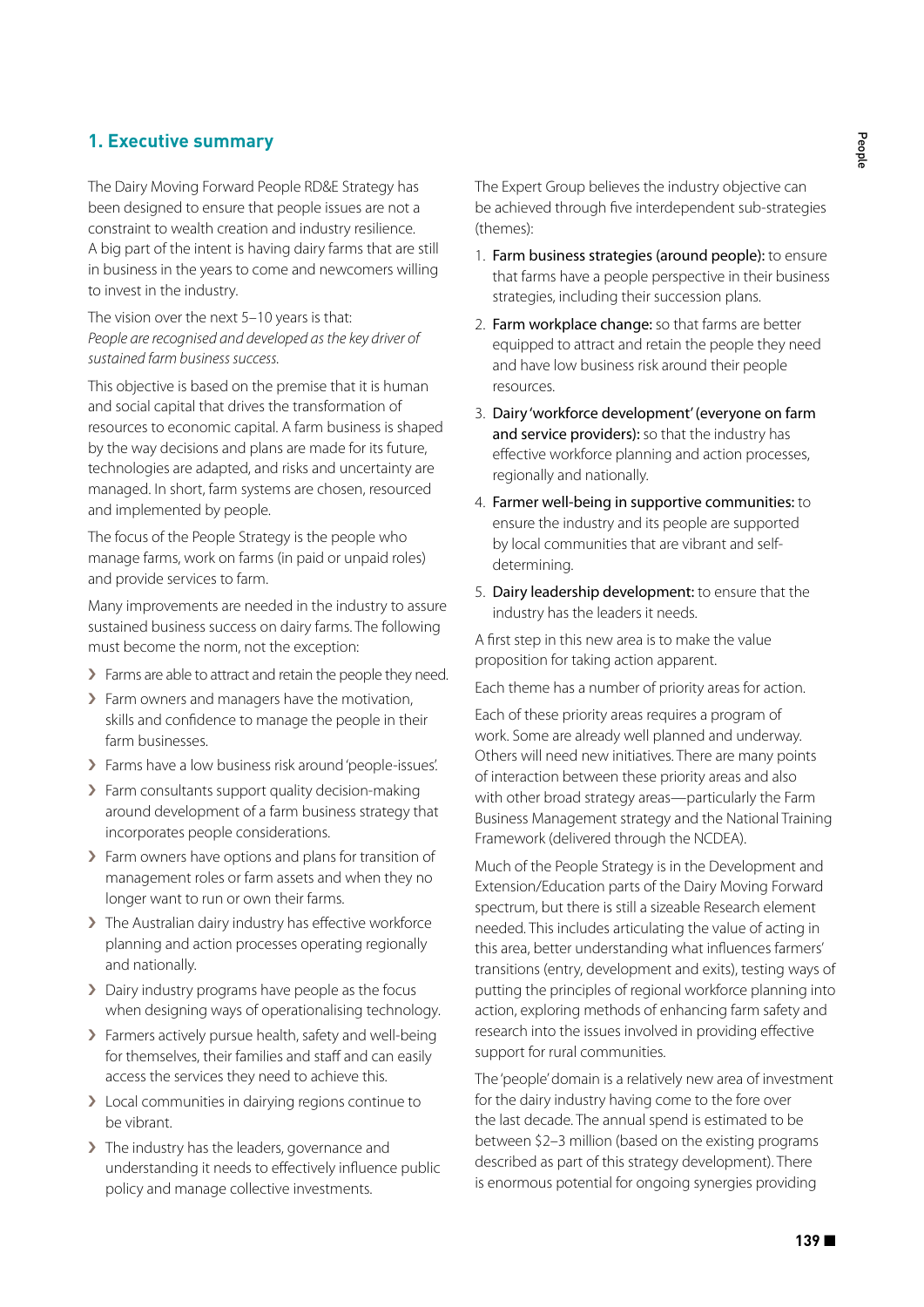# *Figure 1. Priority areas for further Research, Development & Extension /Education investment* **People are recognised as the key driver of sustained farm business success**

| <b>R,D&amp;E Priorities</b>                                                                    | <b>R,D&amp;E Priority Areas</b>                                                                                                                                                                                                                                                                                                                                                                                                                                                                        | <b>R,D&amp;E Outcome</b>                                                                                                                        |
|------------------------------------------------------------------------------------------------|--------------------------------------------------------------------------------------------------------------------------------------------------------------------------------------------------------------------------------------------------------------------------------------------------------------------------------------------------------------------------------------------------------------------------------------------------------------------------------------------------------|-------------------------------------------------------------------------------------------------------------------------------------------------|
| Theme 1:<br>Farm business<br>strategies (<br>around people)                                    | A. Demonstrate the value of getting the people management<br>right on farm<br>B. Support farm owners/managers to better develop their business<br>strategies (around people), including succession planning<br>C. (Support farm owners/managers in their ability to competently<br>and confidently manage complexity and uncertainty in all<br>decision making)*                                                                                                                                       | Farms have a<br>people perspective<br>in their business<br>strategies                                                                           |
| Theme 2:<br>Farm workplace<br>change                                                           | D. Ensure farmers have clear, consistent information and resources<br>about people management<br>E. Increase farmer awareness and training about people<br>management<br>F. Increase adviser capacity to support farmers on people issues<br>G. Assist other programs to integrate people elements into their<br>technical content (farm systems are adapted to suit people)                                                                                                                           | Farms are better<br>equipped to attract<br>and retain the people<br>they need and have<br>low business risk<br>around their people<br>resources |
| Theme 3:<br>Dairy 'workforce<br>development'<br>(everyone on<br>farm and service<br>providers) | H. Describe and promote the dairy career engagement/<br>development path<br>I. (Establish and maintain an industry agreed list of skills required<br>at different roles and levels of the responsibility on farm<br>[capability list and knowledge framework])*<br>J. Obtain relevant regional and national data about people on<br>farm and service providers (Situation & Outlook: People)<br>K. Enhance regional capacity to match employment demand and<br>supply (for farm and service providers) | The industry has<br>effective workforce<br>planning and action<br>processes regionally<br>and nationally                                        |
| Theme 4:<br>Farmer well-being<br>in supportive<br>communities                                  | L. Increase farmer awareness of the importance of health, wellbeing<br>and safety for them, their families and their businesses<br>M. Build community ability to provide links to existing health,<br>wellbeing, safety and support services and programs<br>N. Support and strengthen the capacity of farm communities to<br>determine their own futures (including building relationships<br>with nondairying community segments)                                                                    | The dairy industry<br>and its people are<br>supported by local<br>communities that<br>are vibrant and self-<br>determining                      |
| Theme 5:<br>Dairy leadership<br>development                                                    | O. Establish an industry-agreed strategy for leadership development<br>(based on the current industry blueprint)<br>P. Increase awareness of the value of leadership across the supply chain<br>Q. Ensure sufficient opportunities for leadership development are<br>available<br>R. Support industry organisations to provide good environments for<br>new leaders                                                                                                                                    | The industry has the<br>leaders it needs                                                                                                        |
| * with other programs                                                                          |                                                                                                                                                                                                                                                                                                                                                                                                                                                                                                        |                                                                                                                                                 |

there is a whole-of-industry strategy and leadership group guiding the effort. The Expert Group believes that the current total investment (the 'size of the petal') will need to be increased to achieve the outcomes needed to deliver the vision.

RD&E/E needs to keep pace with the changes that dairy farmers face if the industry is to help them have the confidence, skills and information to make dynamic decisions—with people capacity at the core.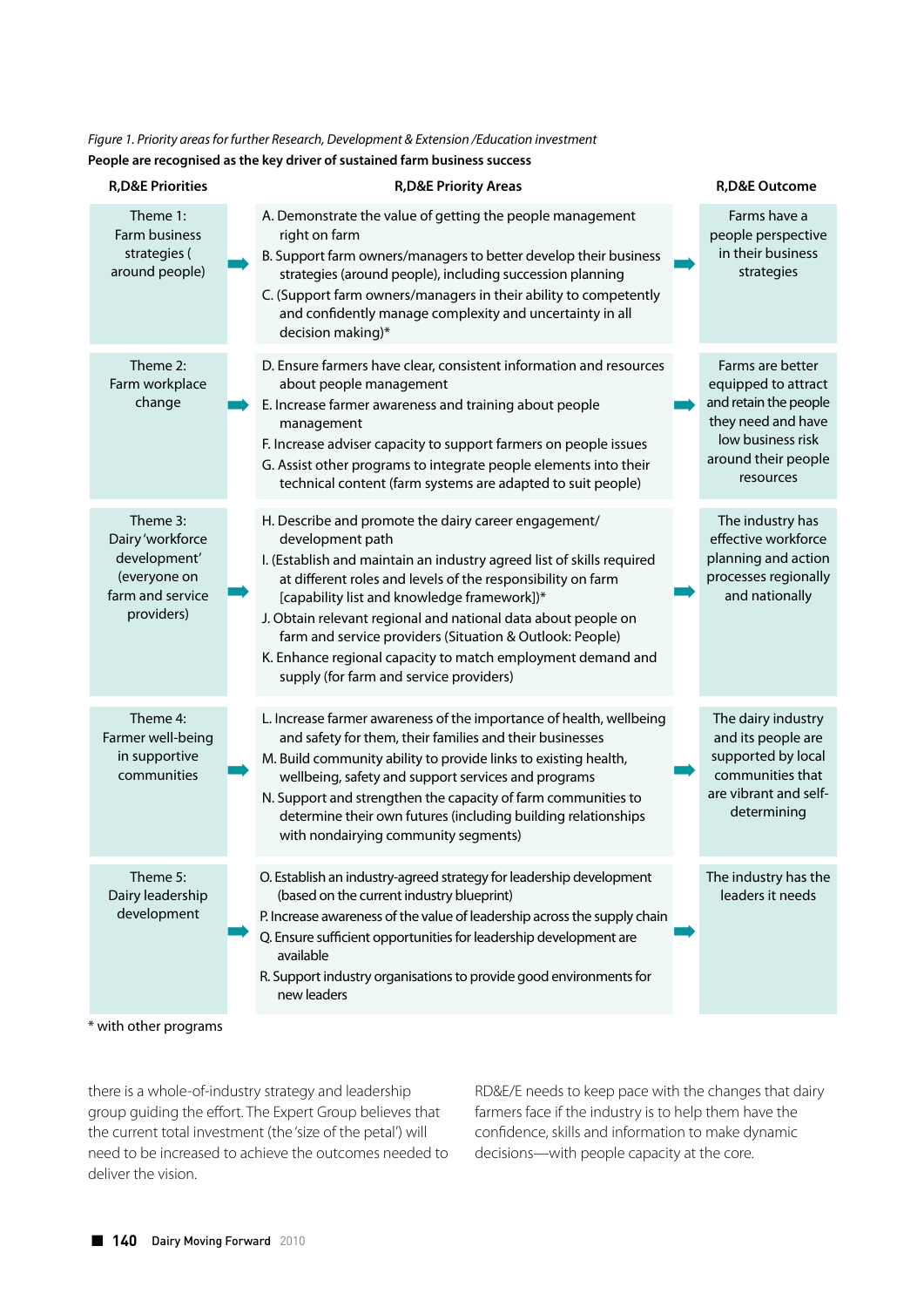# **2. The People Strategy**

'People' is one of the five strategic RD&E/E priority areas under consideration as part of the Dairy Moving Forward initiative to create a profitable, internationally competitive and sustainable dairy industry.

People are the key driver of sustained farm business success. It is important to describe the scope of the people portfolio given that "everything has people in it":

- > In essence it is about enabling farm businesses to achieve benefits from improved people productivity and well-being necessary for sustained business success.
- › All elements of the strategy are pre-farm gate (as per the terms of reference), but many elements involve developing an environment that enables them to be achieved.
- > It is much broader than Human Resource Management and Farm Business Management (although it incorporates the former and has strong links to the latter).

This People Strategy is bounded, it is NOT about:

- › The formal or informal training needs of people on farms across all the other management areas. The issues of skills audit, learning and assessment are relevant for all the Dairy Moving Forward portfolios ('petal' areas).
- › Assessing the capacity of the private service sector to support the demands of all the other portfolios .
- > Assessing the people needs (for example scientists or extension personnel) of the RD&E/E strategies in the other portfolios.

These are all important but separate considerations.

The People Strategy is fundamentally about the people who manage farms, work on farms (in paid or unpaid roles) and provide services to farm. Although the people on farm are the focus of the strategy, development of different program elements will involve various dairy organisations (peak industry bodies, dairy processing companies etc) as well as the public and private service sector, community groups, rural counsellors and social researchers.

Development of this Dairy Moving Forward People Strategy has helped align activities of current investors in this area. A list of current and recent projects is presented in this report and it is estimated that these represent a current annual collective investment of between \$2–3M.

This report broadly describes the nature of the space in which the expert team believes the industry should be working over the next 5–10 years.

Its content has been based on 1-on-1 consultations with representatives of industry organizations, discussions at two Dairy Moving Forward expert group meetings in July and August 2010 and comments following presentations to the Industry Education Steering Committee (9 Sep 10), the Dairy Company senior managers meeting (20 Sep 10), the Dairy Australia Executive Leadership Team, The People in Dairy Core Group (7 Oct 10) and the Dairy Moving Forward Steering Committee (5 Aug 10, 28 Sept 10).

**141** ■



*Figure 2. The People Strategy is one of the five Dairy Moving Forward RD&E/E priority areas*

 *<sup>1</sup> The many questions around workforce development of service providers are a whole-of-industry issue: What is the capacity in the regions? What is the supply? Who determines the qualifications and skills that are needed? And is there sufficient demand to maintain currency?*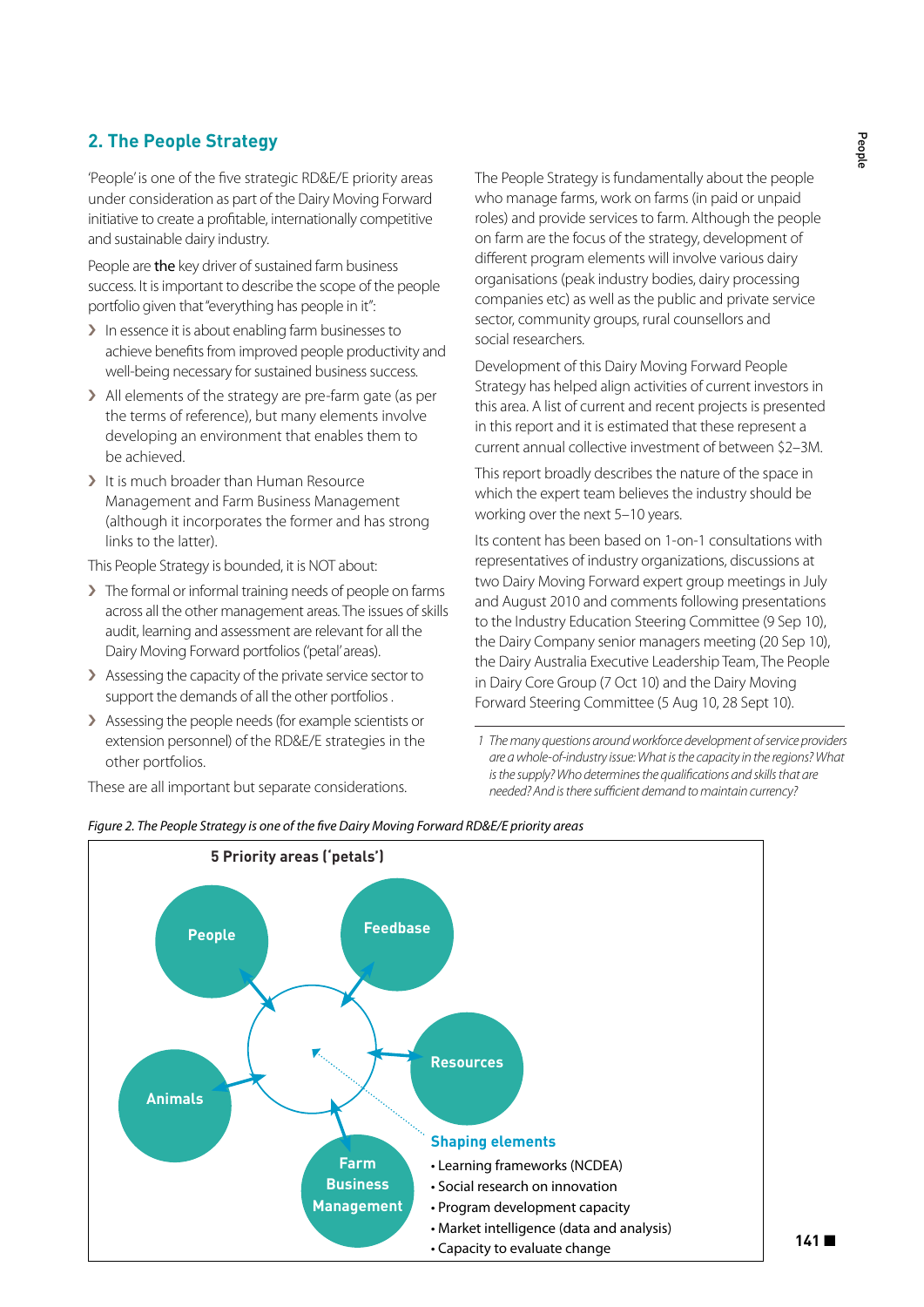# **3. Why invest RD&E/E in having a People Strategy?**

Farm systems are chosen, resourced and implemented by people. It is human capital and social capital that drives the transformation of resources to economic capital.

Concerns in this domain have been identified for over a decade. In 2001 Dairy Employment for the Future<sup>2</sup> began in response to employment issues in the industry but was overshadowed by the drought in the following years. In 2004 "people issues" around labour, succession and work-life balance came up time and again in the 2,000 "Taking Stock" consultations that assessed the health of farm businesses. By 2005 a national RD&E priority-setting process<sup>3</sup> formalized the need for strong farm business culture, better management skills, efficient and adaptable farming systems, and higher satisfaction and retention of people in the industry.

People enable the value of all other resources to be realized—and should be considered at the outset. Yet a lot more is known about the cows, milk, pastures and debt levels on farms than is understood about people capacity.

The vision of the People Strategy over the next 5–10 years is that people are recognised and developed as the key driver of sustained farm business success. The strategy is being designed to ensure that people issues are not a constraint to wealth creation and industry resilience. A big part of the intent is having dairy farms that are still in business in the years to come and newcomers willing to invest in the industry. It is likely that greater investment in this area will be needed to achieve this industry vision.

The Australian dairy industry is founded on a collective of 7,400 small to large individual farm businesses. The industry exists because it consistently produces good quality product at a competitive price, although this advantage has been eroded in recent years by the inability to rely as much on pasture-based feed systems.

Over the last decade farm businesses have had to survive uncertainties around the availability of key resources (water, grain then fibre), associated rises in the costs of inputs, then a reduction in income (reaction of international markets to the global financial crisis). As the business of dairy farming escalates in complexity this takes much more than technical expertise in milk production.

*"the vast majority of irrigators in the basin are smaller family enterprises, sometimes they make a good living, but much of the time they're battling the seasons, the overdraft and commodity prices. They work hard and they're not getting rich"*  –Judith Stubbs, Stock & Land interview, 13/9/2010

Many enterprises have not survived with farm numbers decreasing by about 40% since 2000. The remaining farms have increased in herd size (from 170 to 260 cows) and many are making major changes to their production systems. Almost all dairy farms (98%) are still familyowned businesses, with 15% as sharefarmers .4 As herds have increased in size this has placed pressure on their work-life balance.

One response to the increase in herd size has been a profound increase in the proportion of farms employing people other than family, moving from ~30% in 2004 to ~70% by 2009. Dairy farms typically have 2–5 people working in the business.

#### *Table 1. Size of farm workforce5*

| Number people |     | $2 - 5$ | $6 - 20$ | $21 - 50$ |
|---------------|-----|---------|----------|-----------|
| Herds         | 26% | 63%     | 10%      | $0.5\%$   |

A lot of dairy farmers have relatively little personal experience as employees or employers. The need to enable farmers to better manage industrial relations and other legislative requirements and be more confident to employ were also seen as priorities for collective investment in the farm sector priority- setting exercise in 20053. In 2006 about 4% of dairy farmers had participated in training in human resource management.

Almost 60% of dairy farms have attempted to fill a vacant position over the past five years and just over half of these farms had difficulty finding the right person.<sup>6</sup> Onequarter of these farmers said this resulted in a negative effect on farm performance. Getting suitably skilled and committed people was not such as issue in the past when many farms were passed on to the next generation and the up-and-coming young farmers learnt the skills and practice of dairying from their family.

The population of people who work on farm has become much more dynamic. Of the 25,000 people estimated to work in the industry, almost one-sixth of them (3,800) were recruited to farms during the past year<sup>4</sup>. Staff turnover alone is very costly because of the expense of recruitment and training, loss of expertise and pressure placed on the remaining people; with estimates ranging from 50–150% of the employee's annual salary, this is at

*<sup>2</sup> Dairy Employment for the Future: the strategy, Australian Centre for Industrial Relations Research & Training, University of Sydney (an initiative of the UDV sponsored by WestVic Dairy and funded by the Geoffrey Gardiner Foundation), July 2004*

*<sup>3</sup> Australian Dairy Industry Priorities for Collective Action for the Farm Sector, November 2005*

*<sup>4</sup> Dairy Australia National Dairy Farmer Survey 2010*

*<sup>5</sup> Dairy Australia National Dairy Farmer Survey 2008*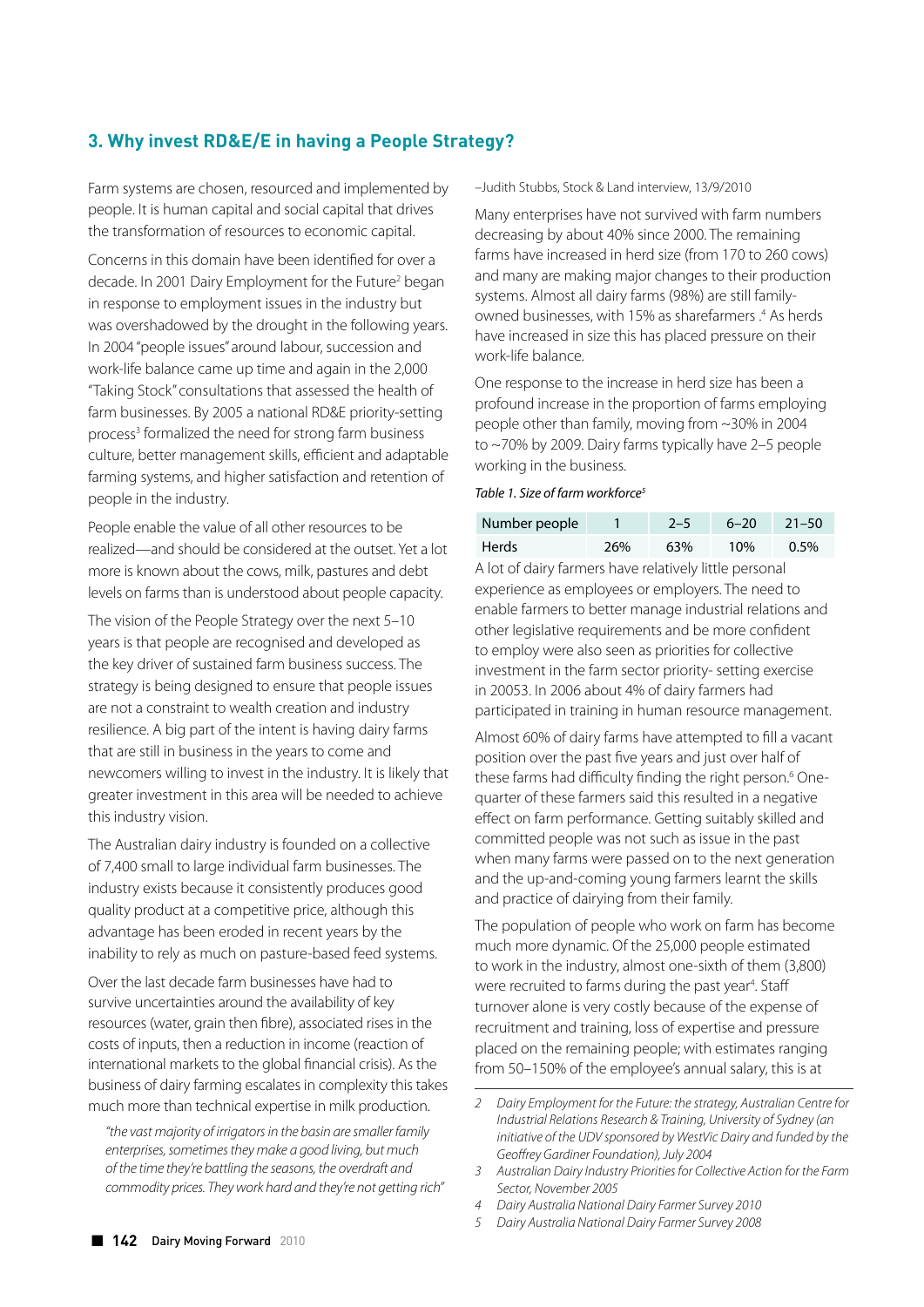#### *Table 2. People input on dairy farms*

|                                                 | <b>Average of 71 farms across</b><br><b>Victoria (Dairy Industry</b><br><b>Farm Monitor Project 2010)</b> | Range from over 200 farms<br>in south eastern Australia<br>(Red Sky) |
|-------------------------------------------------|-----------------------------------------------------------------------------------------------------------|----------------------------------------------------------------------|
| Cows milked per full-time equivalent (50 hours) | 94 cows/FTE                                                                                               | $<$ 60 to $>$ 200 cows/FTE                                           |
| Labour and management costs per cow             | \$634 per cow                                                                                             | $<$ \$300 to > \$800                                                 |

least \$30 million dollars worth if 2,000 of the positions above are replacements at the most basic level (at say \$15,000 of costs per person).

The benefits of "getting people issues right" around sourcing and deployment of the workforce in the farm business can be significant. Conservative estimates from modeling in 2008 suggested that productivity and profitability improvements alone can mean as much as \$200/cow profit on some farms . This becomes a sizeable figure industry-wide: for example it is worth \$52,000 for a farm of 260 cows, and ~\$80 million per year to the industry if achieved on one-in-five herds.

There is a wide range in the people input on farms, but it is impossible to make a judgment on the significance of these figures alone, because the interpretation for each farm requires the context of the farm system involved, its sustainability (as a business) and the reward it generates.

It is difficult to do anything but a simplistic estimate of the benefit-cost of people interventions as few of the contributing factors (a healthy workplace culture, good working relationships etc) are measured. But the risks of not getting it right are highly visible: seen as premature exit of dairy farms, people and investment from the industry. Farm profitability, a smooth easy-to-run operation and the health and well-being of its people are incentives for owners of dairy farms to expand.

Traditionally growth of a farm business has relied on individuals and long working hours. Research in 2000 in Gippsland reported work hours of owner-operators as an average of 59 hours per week for 49 weeks.<sup>8</sup> In 2008 owner-managers self-reported working an average of 68 hours per week, 50 weeks a year<sup>s</sup>, which is almost

- *6 Preliminary results from further analysis of Dairy Australia's Situation & Outlook 2004-2009*
- *7 Cost-benefit analysis, David Collins, Dairy Australia, June 2008*
- *8 Labour survey, John Mulvany, GippsDairy 2000*
- *9 Hamilton C, The Australia Institute 2009*
- *10 Nettle R, Oliver D, Brightling P, Williamson J, Buchanan J (2008). From "Workforce Planning" to "Collective Action": developments in the Australian dairy farm sector. Employment Relations Record 8(1):17–34.*
- *11 Dairy Industry Farm Monitor Project, 2010*
- *12 Mulvany J. Future dairy supply for Alpine Valleys NE Victoria. Report commissioned by Alpine Valleys Agribusiness Forum, 2010*

double the 1855 hours annual average worked in Australia, the country with the highest annual working time in the developed world.<sup>9</sup> But this approach is hitting a ceiling: the long hours displace time with family and limit involvement in external pursuits, significantly reducing satisfaction with dairying for more than twothirds of these people. For many farms there must be a change to the way things are done.

Individual farms must position themselves well to attract and retain people they need. Effective deployment and retention of staff occurs in workplaces that offer decent work (farms that have good workplace culture, work-life balance, recognition and reward).

Farms are also part of the broader community and their appeal as workplaces will be influenced by regional and national factors. When unemployment levels are low, skilled people have many career choices. Individual dairy farm businesses cannot influence the development and delivery of employment services involved in improving this situation; these require industry-based responses.<sup>10</sup>

One of the important aspects of any business strategy is planning by current owners of how to exit the business —either the management or the assets or both—when they wish to do so.

23% of the 152 responses from 71 farmers surveyed in the 2010 Dairy Industry Farm Monitor Project<sup>11</sup> nominated succession planning as their most pressing future decision. Participants who were concerned about succession in the business also mentioned concerns for their age, retirement options and work life balance. A recent study of milk supply in the Alpine valleys of NE Victoria<sup>12</sup> showed that in that region dairying was economically much more rewarding than grazing beef but there were significant barriers to continuation and expansion of dairy. These barriers were associated with farmers' perception of their options for transition of management roles or assets. Further industry investment in understanding and promoting approaches to business succession planning are needed.

Everyone wants to be healthy and have a safe place to live and work. One challenge with dairy farms is that they are workplaces and also family homes. For the people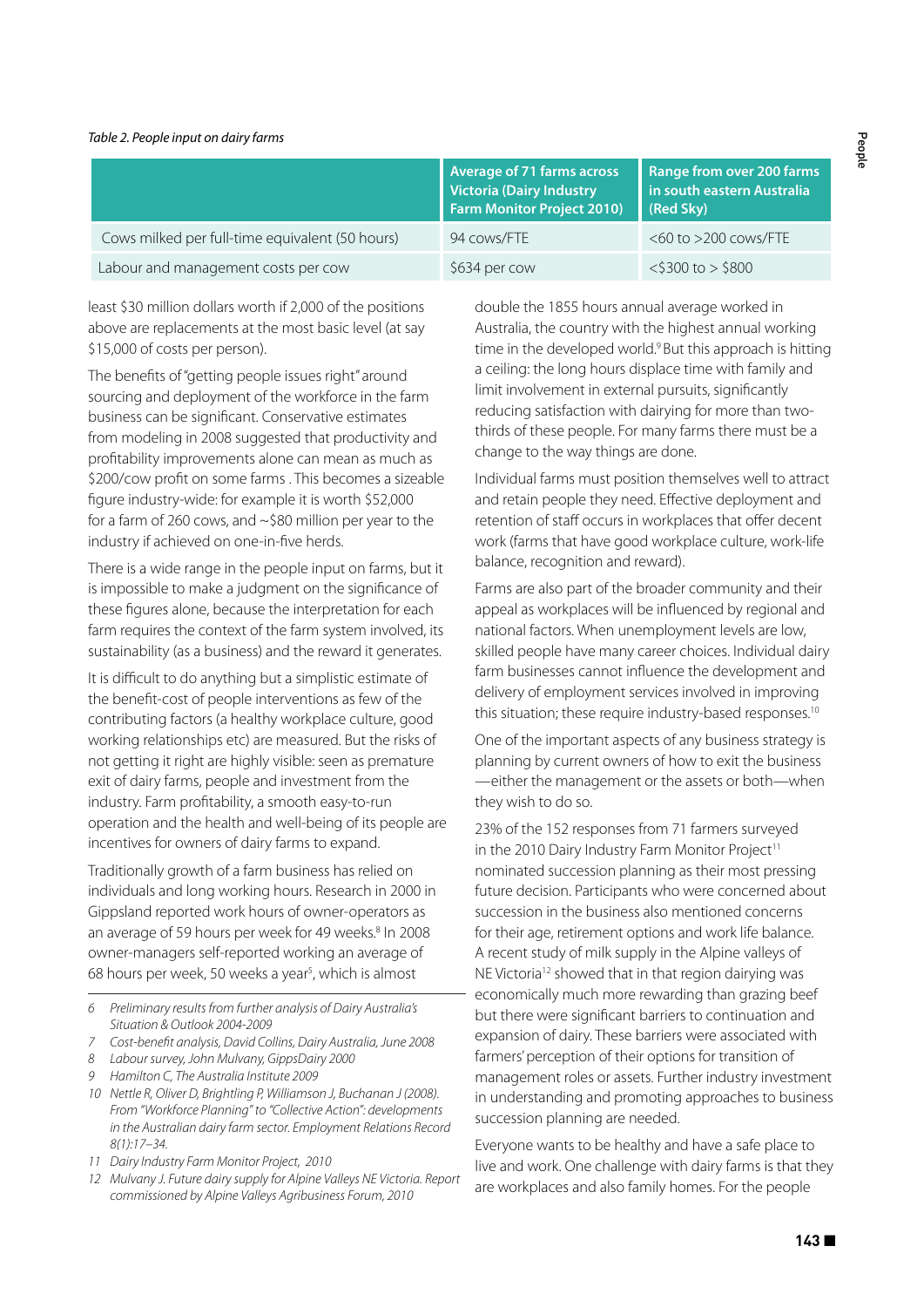*Table 3. Nature of the desired changes around 'people'*

| On-farm                                                                                                                                            | Local communities in dairy regions                                                                                                                       | Industry*                                                                                                |
|----------------------------------------------------------------------------------------------------------------------------------------------------|----------------------------------------------------------------------------------------------------------------------------------------------------------|----------------------------------------------------------------------------------------------------------|
| Farms have a people perspective in<br>their business strategy                                                                                      | Communities have the resources<br>and capacity (including networks,<br>information, processes and<br>leadership) required to be resilient<br>and vibrant | There is a wide-held belief that<br>people are the core to success                                       |
| Farm businesses have the tools,<br>process and access to high quality<br>advice to build the people capacity<br>and achieve change on their farm   | Communities recognize and value the<br>career and economic development<br>opportunities that dairy offers**                                              | Program managers include a people<br>focus in the design of their initiatives                            |
| Farm consultants always consider<br>details of people capacity in<br>this planning                                                                 | The dairy industry has good<br>relationships with community<br>financial services and keeps them<br>abreast of dairy issues and outlook**                | Core resources about managing<br>people are available and their<br>currency is maintained                |
| Farm managers improve the way work<br>is done on farm (have straightforward<br>systems and the right people in the<br>right job at the right time) | The dairy industry has good<br>relationships with community<br>employment, health and social<br>service networks                                         | Industry has the leadership it needs<br>(with a strong farmer voice)                                     |
| Farms offer decent work (work-life<br>balance, safe, rewarding, skills<br>development, career paths)                                               | Farmers can easily access services<br>they need around health, safety and<br>well-being                                                                  | The service sector wants to be part<br>of change and has the capacity to<br>advise on people issues      |
| Great value is placed on effective<br>working relationships                                                                                        | Dairy farm families are connected<br>with their communities, and<br>well-represented in community<br>participation                                       | There is effective workforce planning<br>and action regionally and nationally**                          |
| Farms have a low business risk<br>around their people resources                                                                                    |                                                                                                                                                          | Industry has the resources it needs to<br>promote dairy careers                                          |
| Farms have efficient recruitment<br>strategies                                                                                                     |                                                                                                                                                          | Industry is able to measure and track<br>the value of people management in<br>achieving business success |

\*Developing the enabling environment for these changes is a prime area for collective investment \*\* Involves joint action across industries to be efficient

working on the farm there are some very busy periods, long days, a wide range of weather conditions and the requirement to handle large animals and work with potentially hazardous equipment, environments and substances. Older and younger family members are quite often at greater risk of harm if exposed to these hazards.

There is recent evidence that the health status of dairy farmers is generally poor.13 The Sustainable Farm Families program is a preventative health care initiative run by the National Centre for Farmer Health (in conjunction with DPI in Victoria). It offers a series of group workshops for farm family members to address the impacts of poor health and safety on farms. Baseline data collected in the first year of workshops demonstrated low health status of Victorian farmers who attended. Of the 964 farmers who attended, 70% were referred for additional health attention following the individual health assessments in the workshops, mostly for diabetes and cardiovascular disease.

Further collective investment around farmer awareness and action to improve physical and mental health, safety and well-being is needed to enhance the productivity and appeal of the industry.

RD&E/E needs to keep pace with the changes that dairy farmers face if the industry is to help them have the confidence, skills and information to make dynamic decisions—with people capacity at the core.

In 2006 Dairy Australia initiated a new program, The People in Dairy, to build the industry's capacity to match the people resource with the needs of farm businesses. At this time the goal in this area still had to be fully articulated, the specific needs identified and a clear path devised for what was required to make it work; it was definitely a program in the Development phase. Few service providers who worked in the dairy industry were confident to advise or signpost in the people area. There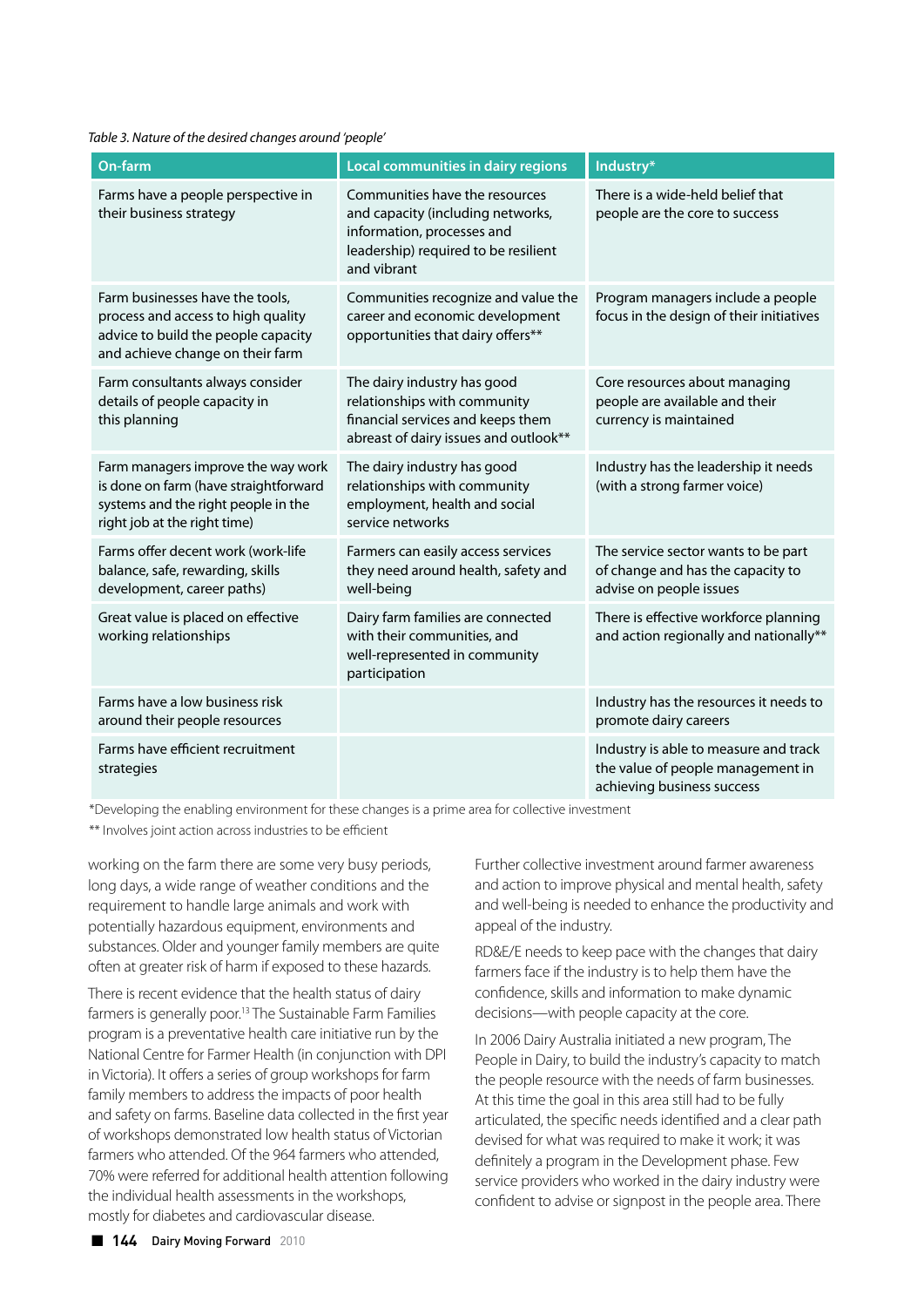had been multiple small (and innovative) projects on various aspects of the employment pathway but they were mostly short-term, localized, one-off exercises.<sup>14</sup> What was missing was a conceptual framework to enable farmers and service providers to differentiate between symptoms and root causes, and key principles to enable the industry to develop appropriate initiatives in response.

The types of change desired to achieve the vision of this strategy—that people are recognized and developed as the key drivers of sustained farm business success—are summarised in Table 3.

Achieving this type and scale of change will only be possible if the dairy industry takes a lead role. The whole-of-industry needs to change the way it thinks about people and communities, and develop a collective response that attends to the complex of issues around recruitment, retention and development of people in dairy. Mapping and alignment of initiatives will enable the industry to work at a 'systems' level. Coordination of efforts will provide momentum, synergies and potential opportunities for leveraging government investment.

As the Australian population and culture becomes increasingly urbanised, most dairy production operations remain located in rural and regional Australia. Dairy relies heavily on small rural communities to provide its workforce—it is estimated that 60% of dairy industry employees live in communities of fewer than 5,000 population. There are estimated to be around 270 of these communities in Victorian dairy regions.<sup>15</sup> Although it is known that farm businesses generate indirect employment in towns throughout country Australia through their expenditure on farm inputs and farm household goods and services<sup>16</sup> and that dairying has a strong "multiplier effect" in regional economies<sup>17</sup>, the extent to which dairying is valued by the communities in which it resides is largely unexplored.

Many of these small rural towns are facing significant challenges, including loss or degradation of infrastructure, access to water and other resources, loss of essential services such as health and education, competition for agricultural employees with other industries, urban encroachment, and youth out-migration. These challenges result in a dwindling population and economy, which can in turn precipitate further contraction of community services, infrastructure and capacity. The inevitable outcome for the dairy industry of this vicious cycle is a considerable workforce shortage in key dairy production areas, reduced well-being of dairy families, and potentially less innovation.

Wear (2008) reported that, all things being equal, greater community strength is associated with increased innovative activity. "Place" does matter and plays an

important role in supporting innovative activity through networks and relationships. Using provincial Victorian data, community strength was at least as important as many of the other factors driving innovation with informal networks, such as membership of organised groups (which includes everything from sport, church, community or professional groups) associated with innovative activity. This link to innovation extended to places where people felt safer, and more valued.<sup>18,19</sup>

However changes in dairy farming itself have also led to some fragmentation of community involvement. As farms are spread further apart, have different farming systems and calendars (with peaks of work load at different times from their neighbours) and increase in complexity it makes it more difficult for farm families to find the time, energy and passion to participate in the community as they once did.

The dairy industry needs to understand and acknowledge the importance of developing the strength, health and resilience of its communities and invest significantly in this area to ensure ongoing workforce security. We want local communities in dairy regions to be proud of and actively promoting their quality dairy produce and supporting the involvement of dairy people in community life.

In summary, the wealth creation and resilience of the dairy industry depends on the people who work in its farm businesses. The objective of the People Strategy is to help farms achieve their potential and make dairying an attractive career and investment by developing an industry culture that values people and building people capacity on farm. This requires long-term investment in a coordinated set of activities (R,D and E/E), and an ongoing process to refresh the priorities in the light of farmer requirements and changes in the external environment. Local communities in dairy regions that are vibrant and active and positive about the dairy industry will be appealing places for dairy people to live and work.

- *15 Paul Ford, Gardiner Foundation pers comm*
- *16 ABARE 2000, Australian Farm Surveys Report 2000, Canberra*
- *17 WestVic Dairy, 2010, Driving Down the Track. Warnnambool City Council regional economic activity report.*
- *18 Wear, A. (2008) Innovation and Community Strength in provincial Victoria. Australasian Journal of Regional Studies, Vol. 14, No. 2, 2008 195*
- *19 Pope, J. (2006) Indicators of Community Strength: A Framework and Evidence. State Government of Victoria: Melbourne Pope, J. and Warr, D. (2005) Strengthening Local Communities: An Overview of Research Examining the Benefits of Neighbourhood Houses. State Government of Victoria: Melbourne*

*<sup>13</sup> Sustainable Farm Families Impact Evaluation 2007–09, Roberts Evaluation report for DPIV, 2009*

*<sup>14</sup> Nettle R, Johnson R. A review of employment projects in the Australian dairy industry 1998-2006, Final report prepared for the Dairy Employment Committee, January 2006*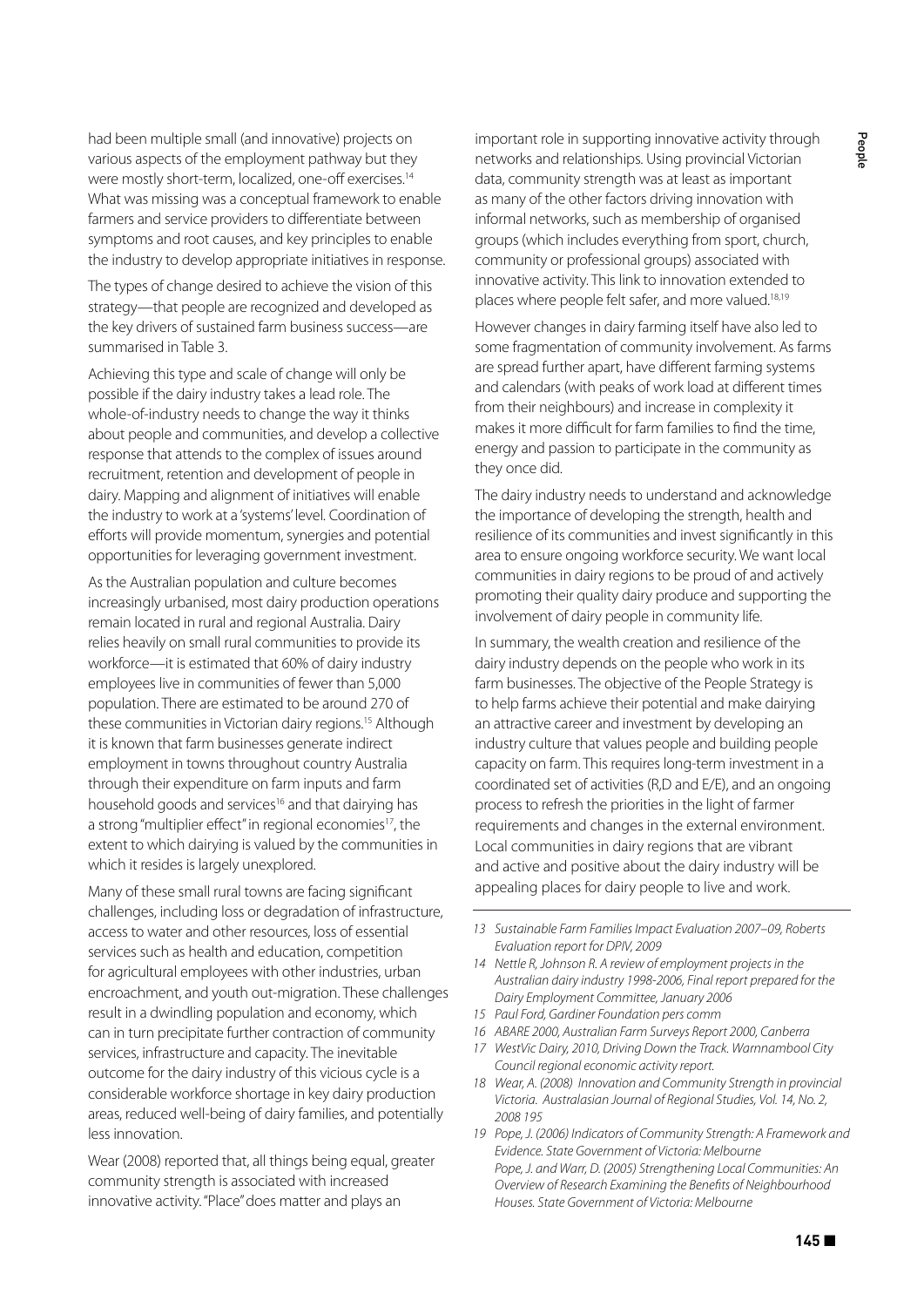# **4. Existing RD&E/E (on-farm, cross-industry, community)**

The Dairy Moving Forward process has identified the following list of current or recently completed projects that relate to the themes in this People Strategy. This list is not comprehensive but does demonstrate a broad range of activities which is estimated to be approximately \$2–3M per annum in collective investment.

#### *Table 4. Existing RD&E/E*

| <b>Theme</b> | <b>Project or</b><br>activity name                            | <b>Organisation</b><br>responsible | <b>Completed or</b><br>ongoing | R, D, E | <b>Comments</b>                                                                                                                                                                                 |
|--------------|---------------------------------------------------------------|------------------------------------|--------------------------------|---------|-------------------------------------------------------------------------------------------------------------------------------------------------------------------------------------------------|
| 1&2          | The People in<br>Dairy online<br>resources                    | DA (The People<br>in Dairy)        | 2008-ongoing                   | D,E     |                                                                                                                                                                                                 |
| 1&2          | <b>MGFarm</b>                                                 | Murray<br>Goulburn                 | 2009- ongoing                  | D,E     | The People in Dairy 'People Basics'<br>integrated into the Murray Goulburn<br>website                                                                                                           |
| 1&2          | PrimeFacts                                                    | <b>I&amp;I NSW</b>                 |                                | E       | Fact Sheets posted on I&I NSW website                                                                                                                                                           |
| 1&2          | The People in<br>Dairy awareness<br>sessions                  | I&I NSW,<br><b>DairyTas</b>        | 2009-ongoing                   | E       |                                                                                                                                                                                                 |
| $\mathbf{1}$ | Large Herds<br>Extension<br>Program                           | DairyTas                           | 2010-12                        | E.      | Group work for large farms including<br>retreats                                                                                                                                                |
| $\mathbf{1}$ | The People in<br>Dairy Large Herds<br><b>Business Retreat</b> | DA (TPiD)                          | 2009-ongoing                   | E       | 2-day workshop for owners and<br>managers of large herds (800+ cows) to<br>assess their business strategies from a<br>people perspective.                                                       |
| 1            | <b>Rural Financial</b><br>Counselling                         | DAFF (RFC)                         | Ongoing                        | E       | Rural Financial Counsellors have skills<br>and knowledge in developing farm<br>business strategies and have recently<br>increased their focus on assisting<br>farmers with succession planning. |
| 1            | Dairy Smart                                                   | <b>TIAR</b>                        | 2009-ongoing                   | E       | Regional groups meeting 6-7 times per<br>annum on wide range of management<br>issues including people                                                                                           |
| 1            | In-Charge<br><b>Financial Literacy</b><br>Workshops           | <b>WestVic Dairy</b>               | 2010-ongoing                   | E       | For farmers who want to improve their<br>financial management skills, improve<br>their business profits and build wealth<br>and help the farm team build better<br>plans                        |
| $\mathbf{1}$ | <b>Business</b><br>management<br>workshops                    | <b>I&amp;I NSW</b>                 | Completed<br>(2010)            | E       | Reinforcing the principles around<br>profitable and sustainable dairying,<br>particularly emphasising skills<br>assessment and training                                                         |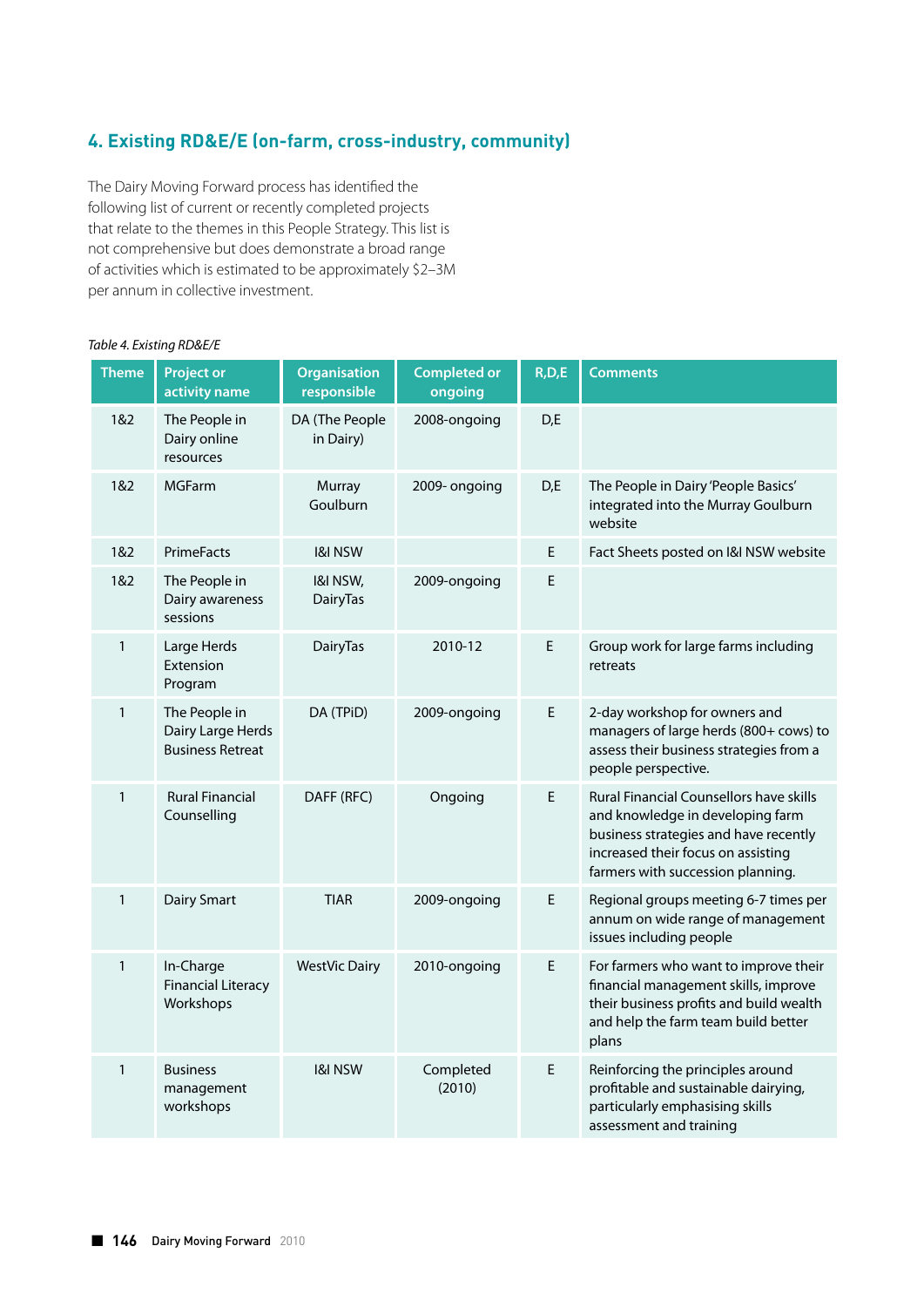| <b>Theme</b> | <b>Project or</b><br>activity name                                             | <b>Organisation</b><br>responsible                                                     | <b>Completed or</b><br>ongoing | R, D, E     | <b>Comments</b>                                                                                                                                                                                                                                                                                                                                                                                                              |
|--------------|--------------------------------------------------------------------------------|----------------------------------------------------------------------------------------|--------------------------------|-------------|------------------------------------------------------------------------------------------------------------------------------------------------------------------------------------------------------------------------------------------------------------------------------------------------------------------------------------------------------------------------------------------------------------------------------|
| 1            | Taking<br>Stock:Taking<br>Action                                               | DA/DAFF<br>DairyTas                                                                    | 2005-2010                      | E           | First launched as part of the crisis<br>response to the prolonged dry in<br>2005, later supported by DAFF to help<br>farms in the Murray Darling basin and<br>DairyTas in Tasmania. A one-on-one<br>consultation with an experienced<br>adviser to assess how the business<br>is going and use this as the basis for<br>discussions about planning. It explores<br>the physical, financial and people<br>issues on the farm. |
| $\mathbf{1}$ | First Farm Grant                                                               | <b>Rural Finance</b><br>Corporation                                                    | $2010 - 2011$                  | E           | \$3000 grant for young farmers to<br>undertake business planning with the<br>assistance of a consultant. A further<br>\$7000 is available to develop projects<br>on farm.                                                                                                                                                                                                                                                    |
| 1&5          | Young<br>Agribusiness<br>Professionals                                         | <b>VFF</b>                                                                             | Ongoing                        | E           | Activities for younger members<br>of the VFF. Recently received state<br>government funds to offer more<br>activities and events.                                                                                                                                                                                                                                                                                            |
| 1            | Client stocktake<br>survey                                                     | <b>RIRG</b>                                                                            | Completed 2009                 | R           |                                                                                                                                                                                                                                                                                                                                                                                                                              |
| 1            | 3030 project:<br>Social research                                               | <b>RIRG</b>                                                                            | Completed<br>$(2006-10)$       | ${\sf R}$   |                                                                                                                                                                                                                                                                                                                                                                                                                              |
| 1            | Dairy Live<br>evaluation (I & II)                                              | <b>RIRG</b>                                                                            | Completed<br>$(2009-10)$       | $\mathsf E$ |                                                                                                                                                                                                                                                                                                                                                                                                                              |
| 1            | Enhancing the<br>resilience of dairy<br>farm businesses                        | <b>RIRG</b>                                                                            | Completed<br>(2005)            | ${\sf R}$   |                                                                                                                                                                                                                                                                                                                                                                                                                              |
| 1            | Changing rooms<br>in the dairy<br>industry: Leaving<br>a legacy from<br>crises | <b>RIRG</b>                                                                            | Completed<br>$(2009-10)$       | R           |                                                                                                                                                                                                                                                                                                                                                                                                                              |
| $\mathbf{1}$ | Farms, Rivers,<br>Markets                                                      | <b>RIRG</b>                                                                            | 2010-ongoing                   | R           |                                                                                                                                                                                                                                                                                                                                                                                                                              |
| $\mathbf{1}$ | <b>Managing Your</b><br><b>Own Business</b><br>Continuity                      | DairyTas,<br>AusIndustry                                                               | Completed<br>$(2006 - 2008)$   | E.          | Awareness workshops and 1-on-1<br>planning sessions with a consultant,<br>focused on succession planning                                                                                                                                                                                                                                                                                                                     |
| 1&3          | Future Dairy in<br>the Alpine Valleys                                          | <b>Alpine Valleys</b><br>Agribusiness<br>Forum (with<br>Murray<br>Goulburn and<br>RDV) | 2010                           | ${\sf R}$   | Exploration of the drivers (business<br>strategies and people issues) behind<br>dairy supply in Vic NE                                                                                                                                                                                                                                                                                                                       |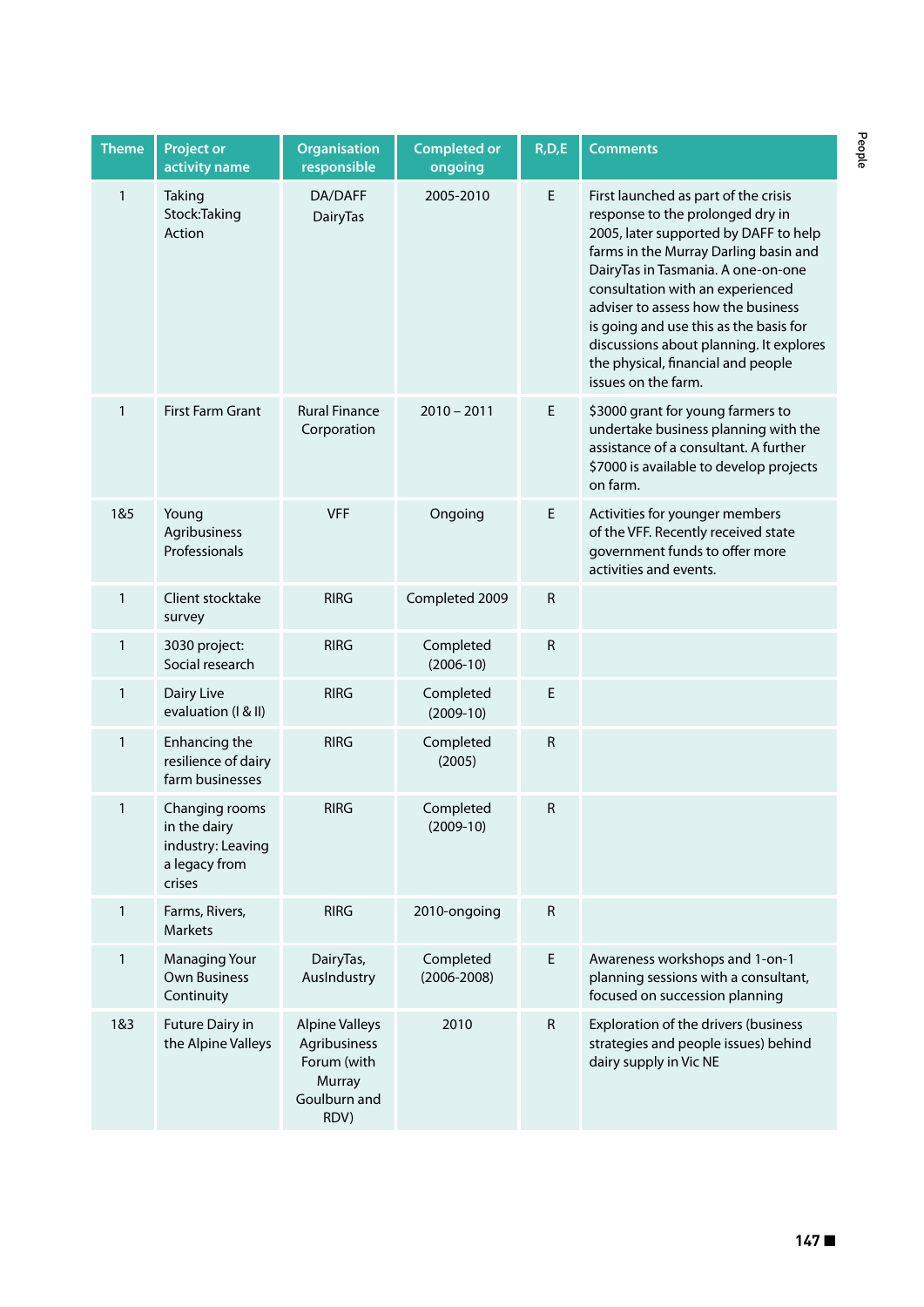| <b>Theme</b>   | <b>Project or</b><br>activity name                                                                                             | <b>Organisation</b><br>responsible                             | <b>Completed or</b><br>ongoing | R, D, E | <b>Comments</b>                                                                                                                                                                                                                                                                                                                                                                                                                                                     |
|----------------|--------------------------------------------------------------------------------------------------------------------------------|----------------------------------------------------------------|--------------------------------|---------|---------------------------------------------------------------------------------------------------------------------------------------------------------------------------------------------------------------------------------------------------------------------------------------------------------------------------------------------------------------------------------------------------------------------------------------------------------------------|
| 1,3&5          | Young<br>Dairyfarmer<br><b>Networks</b>                                                                                        | RDPs, TIAR,<br>DA, sponsors,<br>(previously also<br>GGDF, UDV) | Ongoing                        | E       | The Young Dairyfarmer Networks<br>(including Young Dairy Development<br>Program in Victoria, and Next Gen in<br>Tasmania) aim to meet the needs of<br>young dairy farmers and those who<br>are new to the industry with personal<br>and professional development.<br>Professional via attending the events<br>either delivered by the program or<br>signposted; personal by having a<br>network and improving confidence via<br>the committee processes and events. |
| $\mathbf{1}$   | <b>Murray Dairy</b><br><b>Business</b><br><b>Networks</b>                                                                      | Murray Dairy &<br><b>GGDF</b>                                  | Completed 2010                 | E       | Enhancing the business skills of<br>farmers to mange uncertainty by<br>promoting sound principles in business<br>management and highlighting<br>dairy farming as a profitable and<br>rewarding career.                                                                                                                                                                                                                                                              |
| $\overline{2}$ | Innovation in<br>employment<br>'Employment<br>guidelines for<br>employers and<br>employees-<br>from employers<br>and employees | GippsDairy,<br>Industrial<br>Relations<br>Victoria             | Completed<br>(2004)            | R, E    | The aim of the project was to learn<br>about what constitutes good<br>effective working relationships<br>between employers and employees.<br>Over a period of 12 months 18 farm<br>businesses and their employees<br>meet on a regular basis and through<br>facilitation developed a booklet on<br>practical employment guidelines.                                                                                                                                 |
| $\overline{2}$ | Diploma Human<br>Resource<br>Management<br>(Dairy)                                                                             | NCDEA (DA/<br>TPiD)                                            | 2008-ongoing                   | E       | Formal development of existing<br>farm consultants and advisers skills<br>as human resources practitioners.<br>Provides a framework to think through<br>issues around people capacity and<br>workplace culture on farms. 64 people<br>have now been through the course.                                                                                                                                                                                             |
| $\overline{2}$ | <b>PeopleGPS</b>                                                                                                               | $NCDEA +$<br>partner RTOs<br>(DA/TPID)                         | 2009-ongoing                   | E       | 4-day course for small groups (of<br>10-15) farmers which helps them<br>develop skills in recruiting, retaining<br>and developing the people on their<br>farm. The course is a Level V unit and<br>FarmReady approved. All trainers<br>have completed Diploma HRM (Dairy).<br>Approximately 200 people have<br>completed in Vic, NSW, Qld and Tas<br>(including pilots).                                                                                            |
|                | The People in<br>Dairy workforce<br>development                                                                                | <b>RIRG</b>                                                    | 2007-ongoing                   | R       |                                                                                                                                                                                                                                                                                                                                                                                                                                                                     |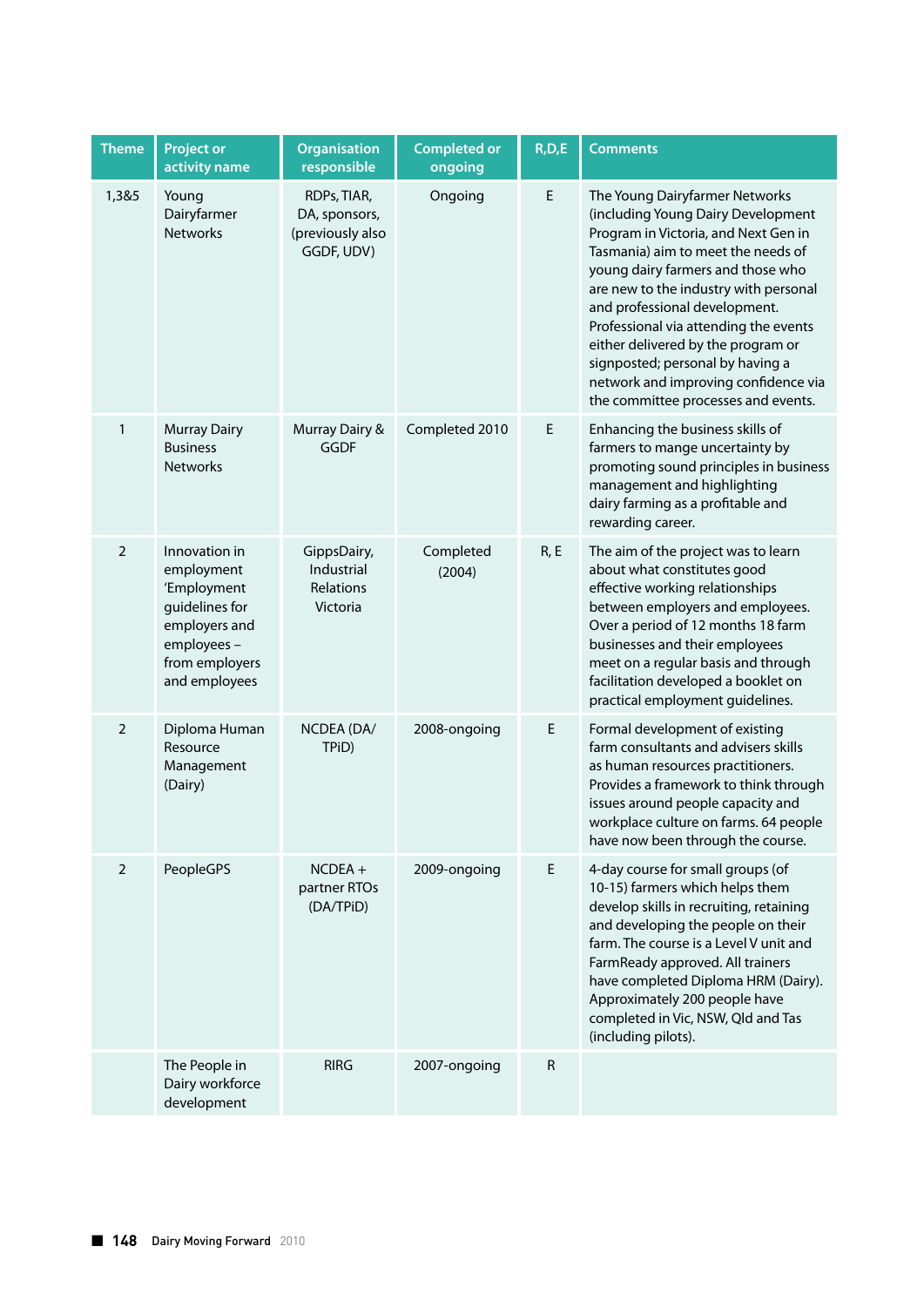| <b>Theme</b>   | <b>Project or</b><br>activity name                                     | <b>Organisation</b><br>responsible                        | <b>Completed or</b><br>ongoing | R, D, E      | <b>Comments</b>                                                                                                                                                                                                                                                                                                                                               |
|----------------|------------------------------------------------------------------------|-----------------------------------------------------------|--------------------------------|--------------|---------------------------------------------------------------------------------------------------------------------------------------------------------------------------------------------------------------------------------------------------------------------------------------------------------------------------------------------------------------|
| $\overline{2}$ | Valuing People in<br><b>Sustained Dairy</b><br><b>Business Success</b> | RIRG; DA (TPiD)                                           | 2009-ongoing                   | $\mathsf{R}$ |                                                                                                                                                                                                                                                                                                                                                               |
| $\overline{2}$ | <b>Focus Farms</b>                                                     | DA (GippsDairy,<br>WestVic Dairy,<br>and Murray<br>Dairy) | Ongoing                        | E            | GippsDairy Focus Farms have a support<br>group meeting monthly on farm<br>with a facilitator for two years to help<br>the focus farm family achieve their<br>goals, as well as cover timely technical<br>information. Goals include business<br>and family issues (eg increase return<br>on asset, "get business ready for a<br>manager so I can step back"). |
| $\overline{2}$ | Devondaler<br>Newspaper                                                | Murray<br>Goulburn                                        | Ongoing                        | E            | Current case studies of farming families<br>focus on farming systems, business<br>systems, people systems, succession<br>planning etc.                                                                                                                                                                                                                        |
| 2,3            | Dairy Knowledge<br>Framework                                           | <b>NCDEA</b>                                              | Ongoing                        | D            | Establishing and maintaining an<br>industry agreed list of knowledge and<br>skills required at different levels of the<br>responsibility on farm                                                                                                                                                                                                              |
| 2,3            | Growing the New<br>Generation                                          | <b>Victorian RDPs</b>                                     | Completed<br>(2005)            | E            | Dairy Business Networks supporting<br>farmers around employment practices                                                                                                                                                                                                                                                                                     |
| 3              | Workforce<br>Planning and<br>Action                                    | RIRG, GGDF,<br>GippsDairy                                 | Completed<br>$(2007-09)$       | R            | Development of a regional process for<br>the dairy industry and the community<br>it is within to better understand<br>and action a system of workforce<br>development, including assessment<br>of demand, supply and possible<br>interventions. Initial work in this<br>process was completed within the Baw<br>Baw Shire, Gippsland.                         |
| 3              | The People<br>Report                                                   | DA (TPiD, RIRG<br>NCDEA)                                  | 2010-ongoing                   | R,D          | Review of data around people with<br>periodic update (Situation & outlook -<br>People)                                                                                                                                                                                                                                                                        |
| 3              | <b>Murray Dairy</b><br>workforce survey                                | <b>RIRG</b>                                               | 2010-ongoing                   | R            |                                                                                                                                                                                                                                                                                                                                                               |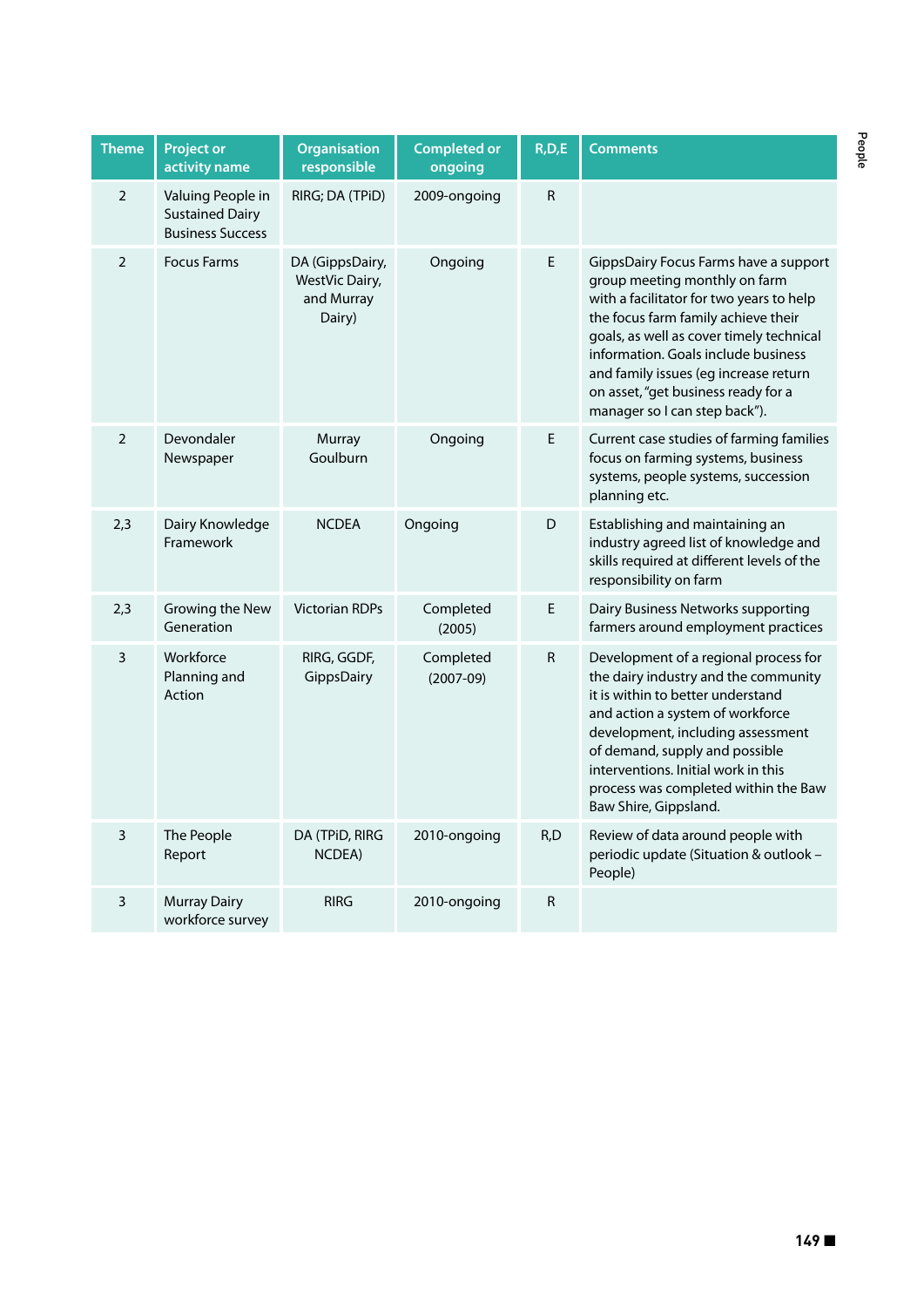| <b>Theme</b> | Project or<br>activity name                                      | <b>Organisation</b><br>responsible       | <b>Completed or</b><br>ongoing | R, D, E | <b>Comments</b>                                                                                                                                                                                                                                                                                                                                                                                                                                                                                                                                                                                                                                                                                                                                                                                                                                             |
|--------------|------------------------------------------------------------------|------------------------------------------|--------------------------------|---------|-------------------------------------------------------------------------------------------------------------------------------------------------------------------------------------------------------------------------------------------------------------------------------------------------------------------------------------------------------------------------------------------------------------------------------------------------------------------------------------------------------------------------------------------------------------------------------------------------------------------------------------------------------------------------------------------------------------------------------------------------------------------------------------------------------------------------------------------------------------|
| 3            | In2Dairy - Entry-<br>level pathway<br>for Assistant<br>Farmhands | DA (WestVic<br>Dairy)                    | 2010-ongoing                   | R, D, E | Pilot program in Western Victoria. A<br>joint action initiative between many<br>different organisations/businesses:<br>Engagement of the Job Services<br>Australia network to identify job<br>seekers who may be interested in<br>a career in the industry starting as<br><b>Assistant Farmhands</b><br>Participation by the job seekers in a<br>10 day program of accredited pre-<br>employment training (some units in<br>Cert II) offered by the NCDEA<br>Decision by some of the job seekers to<br>progress to traineeships (with NCDEA)<br>on dairy farms<br>Identification by WestVic Dairy of dairy<br>farms that need entry-level staff and<br>are interested to participate in the<br>program (take on a trainee)<br>On-going support by WestVic Staffing<br>Solutions for both the trainee and<br>farmer to assist the employment<br>relationship |
| 3            | <b>Cows Create</b><br>Careers                                    | DA (Jaydee<br>Events), I&I<br>NSW/GGDF   | 2004-Ongoing                   | E       | Promotes career and educational<br>opportunities in the dairy industry to<br>secondary school students, with the<br>assistance of local dairy farmers and<br>local dairy industry professionals, such<br>as vets, dairy company field officers,<br>agronomists and cheesemakers. All<br>regions are running Cows Create<br>Careers. Approximately 170 schools<br>and 6000 students are expected to<br>participate in 2010-11.<br>New "schools to industry" work<br>experience module being developed<br>2010-2011                                                                                                                                                                                                                                                                                                                                           |
| 3            | Picasso Cows                                                     | DA (Jaydee<br>Events), I&I<br><b>NSW</b> | Ongoing                        | E.      | The Picasso Cows initiative aims to<br>engage primary school students and<br>increase awareness of the Australian<br>dairy industry and its products. This<br>is done through the creativity and<br>teamwork involved in painting a life<br>size fibreglass cow and creating a class<br>learning journal.                                                                                                                                                                                                                                                                                                                                                                                                                                                                                                                                                   |
| 3            | Rotary Youth<br>in Agriculture<br>(Dairy)                        | Rotary, I&I NSW                          | Ongoing<br>(annual)            | E       | Youth camp                                                                                                                                                                                                                                                                                                                                                                                                                                                                                                                                                                                                                                                                                                                                                                                                                                                  |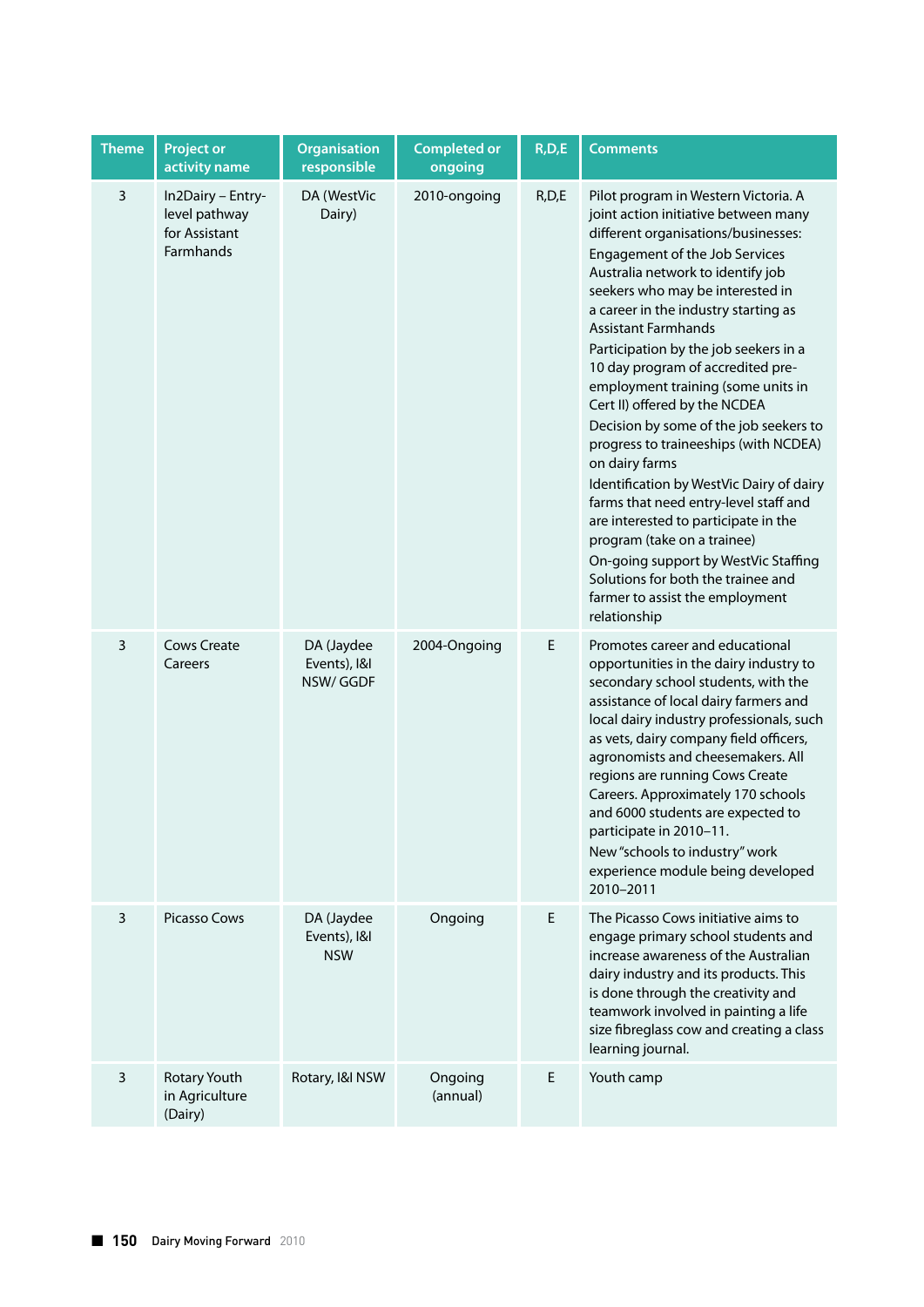| <b>Theme</b>   | <b>Project or</b><br>activity name                                                              | <b>Organisation</b><br>responsible                                                                 | <b>Completed or</b><br>ongoing | R, D, E   | <b>Comments</b>                                                                                                                                                                                                                                                                                              |
|----------------|-------------------------------------------------------------------------------------------------|----------------------------------------------------------------------------------------------------|--------------------------------|-----------|--------------------------------------------------------------------------------------------------------------------------------------------------------------------------------------------------------------------------------------------------------------------------------------------------------------|
| 3&5            | DairySAGE<br>Mentoring                                                                          | <b>GGDF, WestVic</b><br>Dairy DA                                                                   | Ongoing                        | D,E       | Capacity building initiative to provide<br>the Australian dairy industry with a<br>sustainable framework to establish<br>mentoring relationships; by partnering<br>experienced, mentors with dairying<br>people from all sectors of the industry;<br>including the farm, manufacture and<br>service sectors. |
| 3              | Dairy Traineeship<br>Scholarship                                                                | I&I NSW; Norco                                                                                     | Ongoing                        | E         | A focus on new generation farmer<br>development to enhance capacity,<br>knowledge, skills base and decision-<br>making for long term sustainable<br>growth and development                                                                                                                                   |
| 3              | Retaining people<br>in dairy farming<br>- what is working<br>and why?                           | <b>RIRG/GGDF</b>                                                                                   | 2010-ongoing                   | ${\sf R}$ |                                                                                                                                                                                                                                                                                                              |
| $\overline{4}$ | Managing stress<br>in tough times:<br>a practical guide<br>for farmers and<br>service providers | Western Dairy,<br>Govt WA                                                                          | 2010                           | E         | Drought response resources                                                                                                                                                                                                                                                                                   |
| $\overline{4}$ | Sustainable Farm<br><b>Families</b>                                                             | <b>Western District</b><br>Health Service;<br>delivered in<br>partnership<br>with DPIV and<br>GGDF | 2005-ongoing                   | R&E       | Farmer workshops which focus on<br>the importance of farmer health and<br>wellbeing not just for individuals but<br>also for the health of the farm business.<br>New research being undertaken<br>2010-2011 to evaluate lasting impact<br>of initial 2006 program, and identify<br>future directions.        |
| 4              | Volunteerism<br>in small<br>Communities                                                         | Originally<br>sponsored by<br><b>GGDF</b>                                                          |                                | E         | Running in SW Victoria                                                                                                                                                                                                                                                                                       |
| $\overline{4}$ | <b>National Centre</b><br>for Farmer Health                                                     | Western<br><b>District Health</b><br>Service; Deakin<br>University                                 | 2009-ongoing                   | R&E       | Online resources and range of delivery<br>activities                                                                                                                                                                                                                                                         |
| 4              |                                                                                                 | Foundation<br>for Rural &<br>Regional<br>Renewal                                                   | Ongoing                        |           | Established as a partnership between<br>philanthropy, governments and<br>business to stimulate rural and regional<br>renewal in Australia                                                                                                                                                                    |
| 4              | Strengthening<br><b>Small Dairy</b><br>Communities                                              | <b>GGDF</b>                                                                                        | 2010-ongoing                   | RD&E      | Partnering with shires and industry to<br>develop and implement community-<br>driven strengthening programs, focused<br>on skill development and building<br>on-going capability in identifying issues<br>& priorities, securing funding, and<br>managing community projects.                                |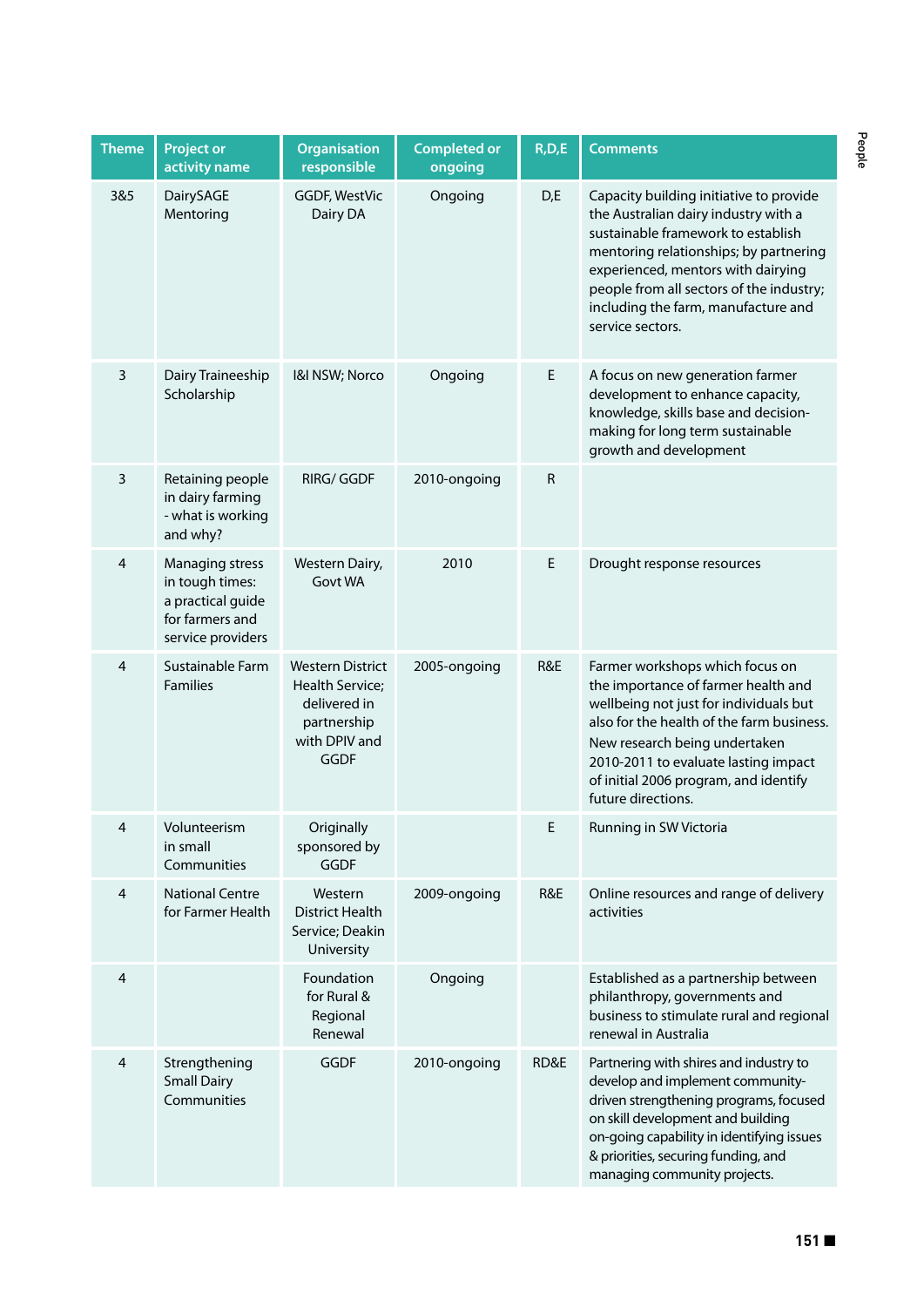| <b>Theme</b>            | <b>Project or</b><br>activity name                           | <b>Organisation</b><br>responsible                                                                              | <b>Completed or</b><br>ongoing | R, D, E | <b>Comments</b>                                                                                                                                                                                                                                                                                                                                                     |
|-------------------------|--------------------------------------------------------------|-----------------------------------------------------------------------------------------------------------------|--------------------------------|---------|---------------------------------------------------------------------------------------------------------------------------------------------------------------------------------------------------------------------------------------------------------------------------------------------------------------------------------------------------------------------|
| $\overline{\mathbf{4}}$ | Small dairy<br>community<br>grants                           | <b>GGDF &amp; FRRR</b>                                                                                          | ongoing                        | D       | Annual funding round of appx 20<br>x \$5,000 grants for community<br>improvements in small dairying towns                                                                                                                                                                                                                                                           |
| $\overline{\mathbf{4}}$ | Gateways 4<br>Sustainable<br>communities                     | <b>Northrn District</b><br>Community<br><b>Health Service</b><br>& GGDF (with<br>other shire &<br>govt funding) | 2008-2011                      | D       | An innovative partnership project<br>to improve opportunities for young<br>people, enhance community links and<br>build upon regional capacity.                                                                                                                                                                                                                     |
| 5                       | Dairy industry<br>blueprint for<br>leadership<br>development | ADIC / DA /<br><b>GGDF</b>                                                                                      | 2010-ongoing                   | D,E     | There is an enormous requirement<br>for the industry to identify and skill<br>the next generation of leaders who<br>can act at political, company, service,<br>research and farm business levels. A<br>number of stakeholders invest in this<br>area and this industry-wide plan is<br>designed to increase the efficiency and<br>effectiveness of this investment. |
| 5                       | Growing the Next<br>Wave                                     | Regional<br>Development<br>Victoria,<br>delivered by<br><b>WestVic Dairy</b>                                    | 2010-ongoing                   | Е       | Develop young community leaders<br>in south-west Victoria and help them<br>strengthen their community links                                                                                                                                                                                                                                                         |
| 5                       | <b>Young Dairy</b><br><b>Networks</b>                        | Multiple<br>sponsors                                                                                            | Ongoing                        | E       | Young dairy activities in all dairying<br>regions<br>(Young Dairyfarmer Development<br>Program YDDP in Victoria).                                                                                                                                                                                                                                                   |
| 5                       | Don Campbell<br>tour to Tasmania                             | GippsDairy                                                                                                      | Ongoing                        | E       | Annual 5 day tour to the northern dairy<br>belt of Tasmanian for young farmers.                                                                                                                                                                                                                                                                                     |
| 5                       | Nuffield Australia<br>Farming<br>Scholarships                | <b>GGDF and DA</b><br>sponsorship<br>of dairy<br>participants                                                   | Ongoing                        | R&E     |                                                                                                                                                                                                                                                                                                                                                                     |
| 5                       | <b>Australian Rural</b><br>Leadership<br>Program             | <b>ARLP</b><br>Foundation<br>(multiple<br>sponsors)                                                             | Ongoing                        | E       |                                                                                                                                                                                                                                                                                                                                                                     |
| 5                       | <b>Bonlac Supply</b><br>Company<br>Leadership<br>Program     | Fonterra /<br><b>Bonlac Supply</b><br>Company                                                                   | Ongoing                        | E       | Continuation of the BSC leadership<br>program. Nine Fonterra suppliers<br>across Vic and Tas completing the<br>program                                                                                                                                                                                                                                              |
| 5                       | Fonterra Supplier<br>Forum                                   | Fonterra                                                                                                        | Ongoing                        | E       | Supplier forum consists of 18 Fonterra<br>suppliers covering Vic, Tas, NSW and<br>WA.                                                                                                                                                                                                                                                                               |
| 5                       | <b>MG Supplier</b><br>Development<br>Program                 | Murray<br>Goulburn                                                                                              | Ongoing                        | E       | Program to provide MG Suppliers with<br>the opportunity to understand more<br>about the industry, their cooperative,<br>and their own leadership ambitions.                                                                                                                                                                                                         |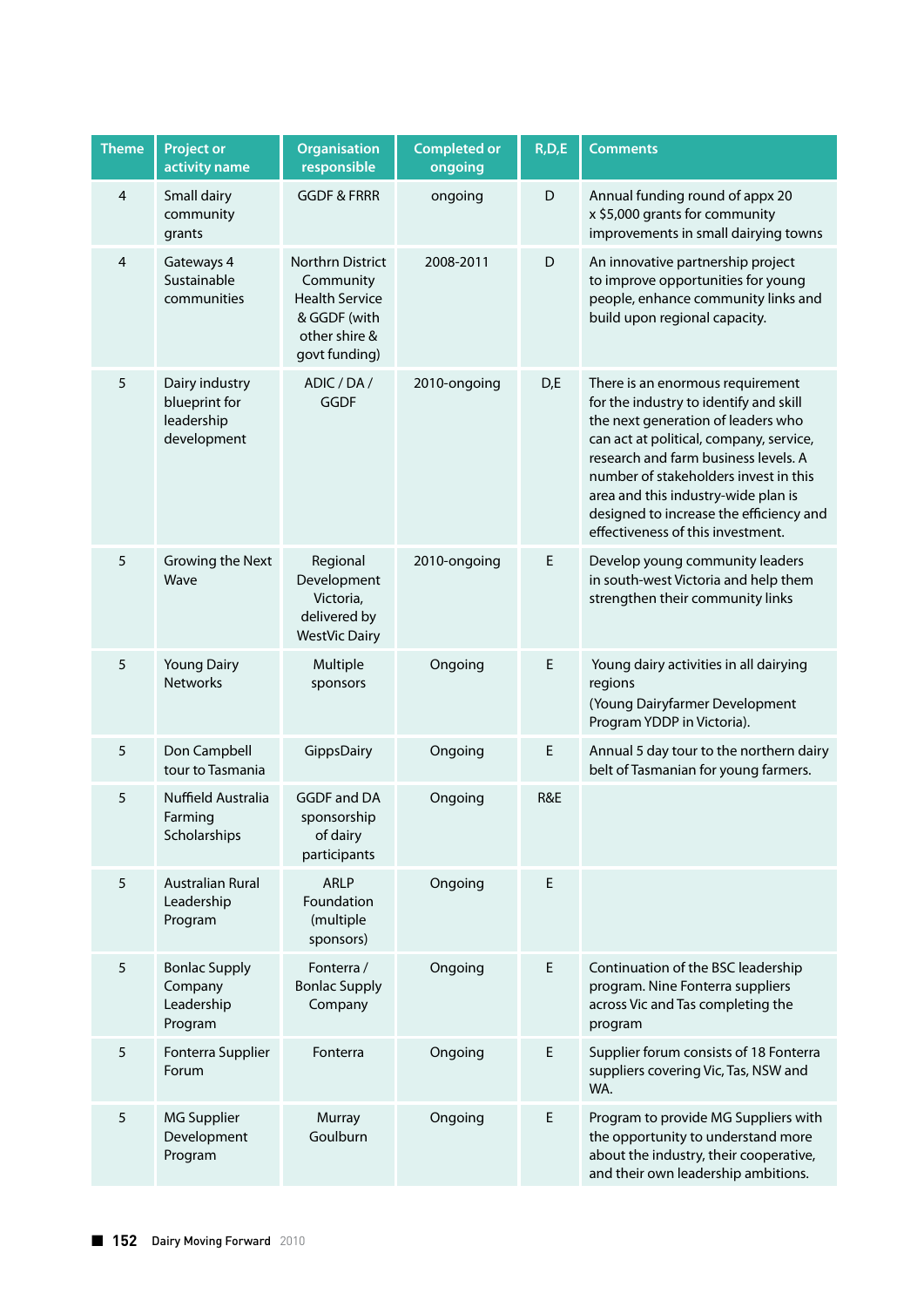| <b>Theme</b> | <b>Project or</b><br>activity name                                      | <b>Organisation</b><br>responsible            | <b>Completed or</b><br>ongoing | R, D, E | <b>Comments</b>                                                                                                                                       |
|--------------|-------------------------------------------------------------------------|-----------------------------------------------|--------------------------------|---------|-------------------------------------------------------------------------------------------------------------------------------------------------------|
| 5            | <b>Next Generation</b><br>Leadership<br>Development<br>Program          | Dairy Australia<br>/NCDEA                     | 2011                           | E       |                                                                                                                                                       |
| 5            | Dairy Famers Milk<br>Co-operative<br>Supplier<br>Development<br>Program | <b>Dairy Farmers</b><br>Milk Co-<br>operative | August 2010 -<br>December 2010 | E.      | Supplier development program for 5<br>young suppliers (18-35 years).                                                                                  |
| 5            | Company<br>Directors course                                             | <b>UDV/GGDF</b>                               | 2010-2011                      | E       | Enhancing the capability of UDV<br>Central Council by sponsoring 2 places<br>on the Aust Institute of Company<br>Directors course.                    |
| 5            | Dairy participants<br>in Community<br>Leadership<br>Programs            | GGDF (with 4-5<br>Vic CLPs)                   | Ongoing                        | E       | Developing leadership capability<br>within the Victorian dairy industry.                                                                              |
| 5            | Apprentices<br>study tour of NZ<br>dairying                             | UDV/GGDF                                      | Ongoing                        | E       | A major professional and personal<br>development experience for Victoria's<br>top dairy apprentices - grooming<br>young ambassadors for the industry. |
| 5            | Marcus Oldham<br>Rural Leadership<br>Program                            | UDV/GGDF                                      | Appx 2002-<br>2007??           | E       |                                                                                                                                                       |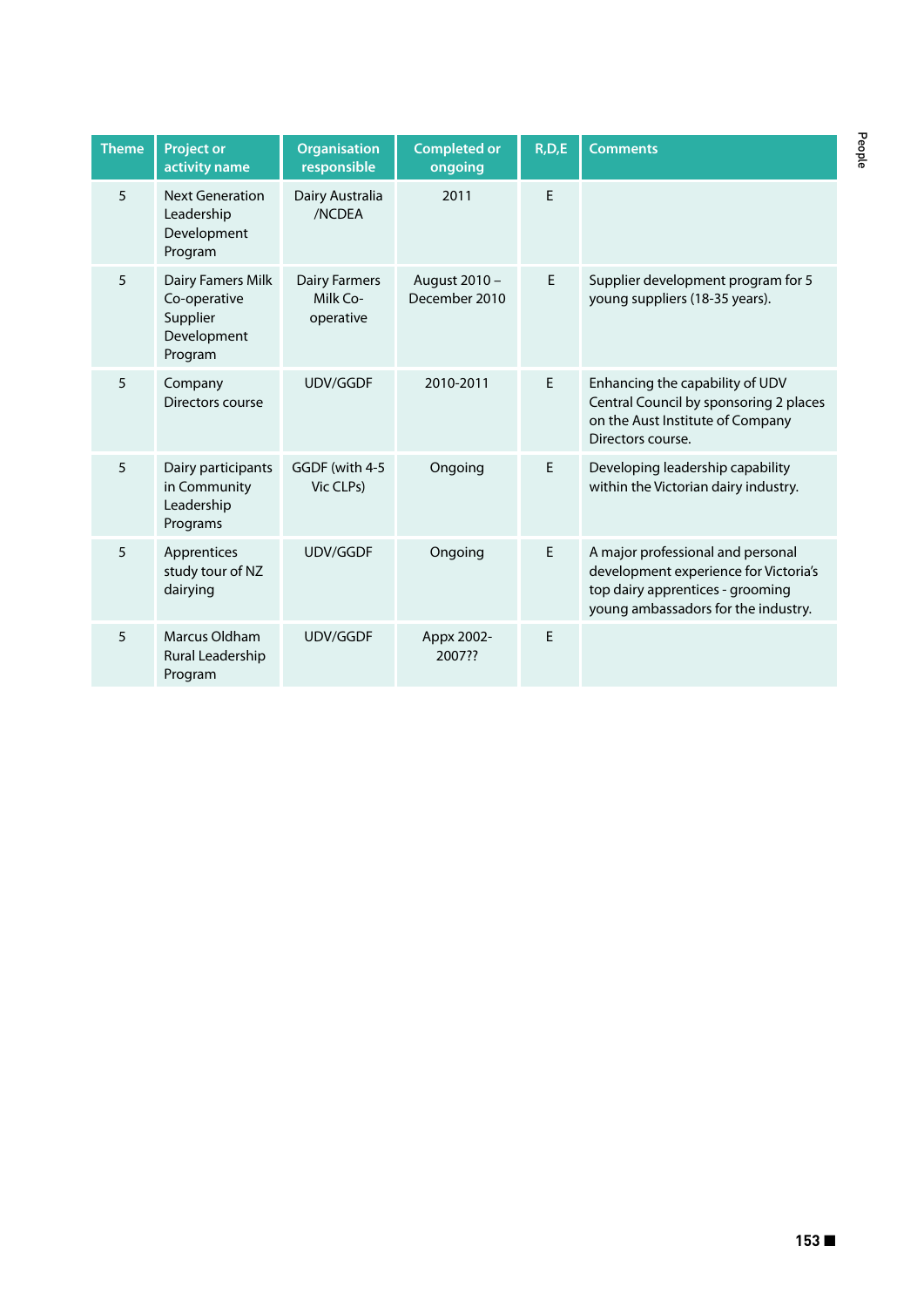# **5. Theme 1: Farm business strategies have a strong people focus**

# The need

### **To achieve sustained business success:**

- › Dairy farms need appropriate and well-implemented farm business strategies, where the strategy and ability to resource it have been considered from a people perspective (goals, roles and skills etc).
- > Farm business strategies must include consideration of transition of farm assets when owners wish this.
- › Farm owners and managers must have the motivation, skills and confidence to manage the people in their farm businesses.
- › Farm consultants and advisors must be able to support quality decision-making around development of the farm business strategy.
- > The value proposition for taking action in this area must be apparent.

# Who for?

# **Farm owners and managers (including those up-and-coming to this role).**

Others who need to be involved in the development: organizations and individuals with interests in farm business management and people capacity (including farm consultants; financial institutions – accountants and banks; training and extension organisations)

# Rationale

# **Farms are a multitude of competing priorities.**

It is difficult to achieve sustained business success unless there is a vision for the farm business and it matches the capability and resources of the farm. This is the bailiwick of farm owners and managers; they guide the direction of the farm business, make decisions and are responsible for implementing them. As such they are key instruments of industry adaptation and well-being.

Most Australian dairy farms (98%) are still family-owned businesses and owner-operators report long work hours (average 3400 hours per year, or 68 hours/week for 50 weeks).<sup>20</sup>

Being chronically overloaded and overwhelmed with the number of jobs that need doing on farm are symptoms of a problem: trying to do the impossible because of a system that is not well designed for the available resources (people, infrastructure etc).

*20 Dairy Situation and Outlook, 2008, Dairy Australia*

Productive, smoothly running farms make staying in the industry and growing the business attractive options.

Having inspiration and a strategic guide is as important for the 7,400 farm businesses as any other business enterprise. This is commonly achieved by articulating a business vision: a statement of where the business wants to be in the future. Businesses can then use the vision when faced with decisions to check their fit.

Then the roles necessary to implement the strategy must be specified. This is not always as straightforward as looking to employ another milker. There is increasing demand for higher levels of farm management skill as herd sizes expand, and need for "second-in-charge" managers and experienced production supervisors. This leads to an increasing need for training, and elevated importance of the relationship between owners and senior managers. When there is more than one person looking after the system there has to be communication, understanding and trust between the people in charge of the different elements of the farm.

And finally the farm must have systems that are simple to put into practice. A way of operating that is documented and well-understood by all team members (standard operating procedures) removes the risks of a relying on a single passionate person.

Farm businesses are likely to have enormous challenges into the future. This cannot be managed in isolation: the quality of decision-making relies on having a network and good relationship with the advisory environment.

# Current knowledge and capacity

# **It is necessary to establish the value proposition for "getting people right" to convince funding bodies, stakeholders and farmers to invest in this area.**

But it is difficult to quantify the effects that better people management has on sustained farm profit as many of the qualities that make a difference (such as workplace culture and working relationships) aren't easily measured. A research project on 'Valuing people in sustained dairy business success' was started in 2010 to give a better understanding of the link between labour and profitability.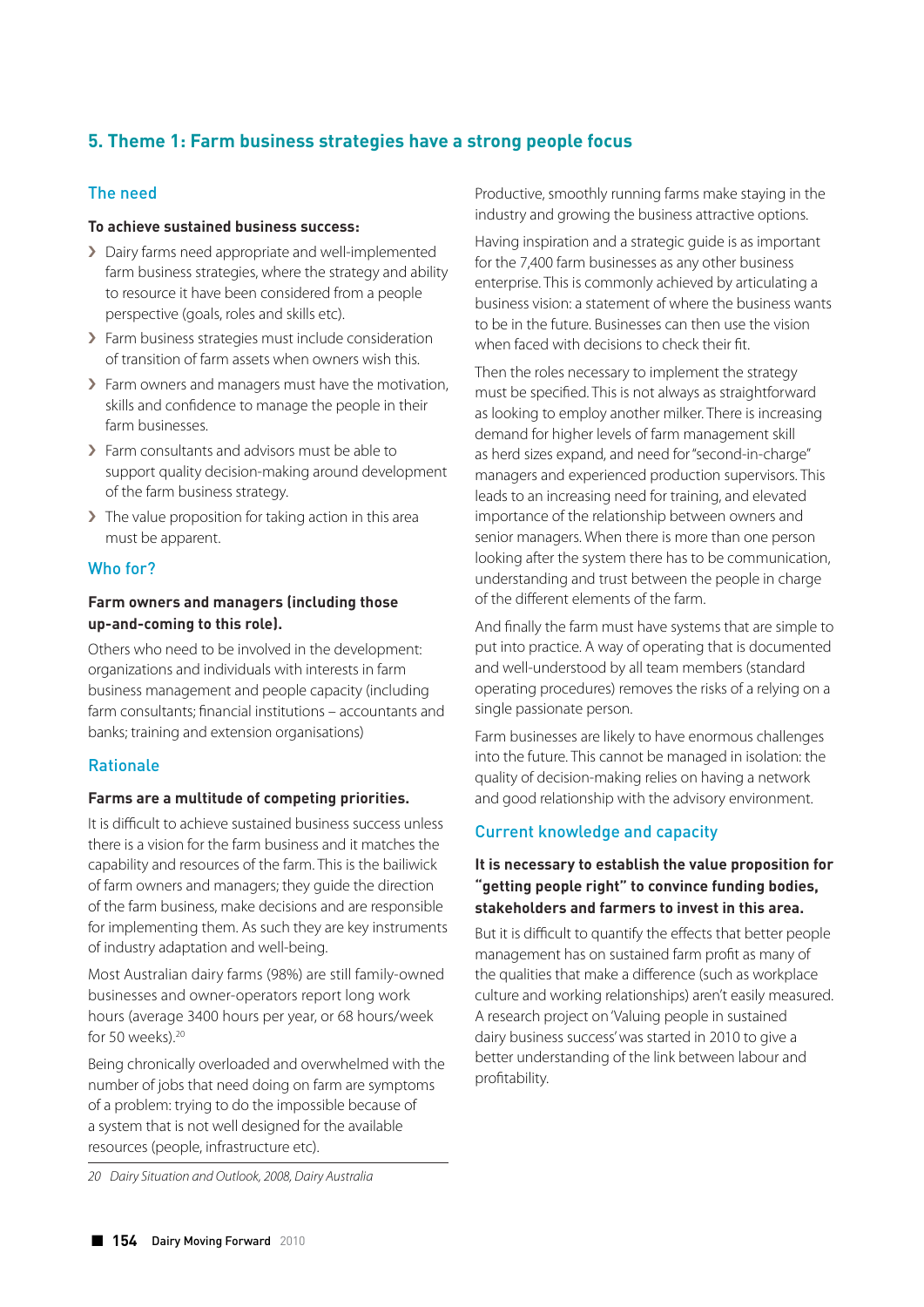Table 4 *Existing RD&E/E* in this document describes existing capabilities and supply in this area. In summary:

- › Many dairy networks run formal and informal farm business management sessions for their local farmers.
- › The NCDEA offers many units (from the National Training Package and Industry Endorsed Qualifications) for those interested in senior management positions on farm such as Business Manager Advanced Diploma of Agriculture, Production Manager Diploma of Agriculture and Farm Supervisor Certificate IV in Agriculture.
- › Since the pilot in 2010, owners and senior managers of large herds can enroll in a Large Herds Business Retreat with The People in Dairy. The aim of the facilitated small group discussion over 36 hours is to ensure people issues are not constraining the businesses from achieving their financial and production goals.
- › Some farm consultants continue to offer 'Taking Stock: Taking Action' (or equivalent) consultations to clients on request. These consultations assess the physical financial and people aspects of a farm business and use this as the basis for discussions about planning for the next season and beyond.

#### Investment priority areas

**A. Demonstrate the value of getting the people management right on farm**

- Develop a full understanding of the value of getting the people component right ('Valuing People in Sustained Dairy Business Success')
- Raise farmer awareness of the value of 'getting people right' (farmer case studies)

**B. Support the capacity of farm owners and managers to develop their business strategies around people (including succession planning)**

- Provide ongoing access to clear, consistent, relevant information and resources (e.g. The People in Dairy online resources)
- Increase the capacity of farm consultants to support farmers on people issues
- Increase the confidence of farm owners and managers (including the next generation of decision makers) in managing the people capacity on their farms (eg 1-on-1 consultations, NCDEA training, Large Herds Business Retreat)
- Develop resources and case studies demonstrating different approaches to transition farm assets
- Increase the capacity of farm owners to establish and communicate plans for farm ownership transition

**C. Support farm owners and managers in their ability to competently and confidently manage complexity and uncertainty in all decision making (assist priority area with other portfolios)**

• Increase the confidence and capacity of decision-makers to manage change (training, 1-on-1 consultations). This in particular requires joint effort with the Farm Business Management element of Dairy Moving Forward.

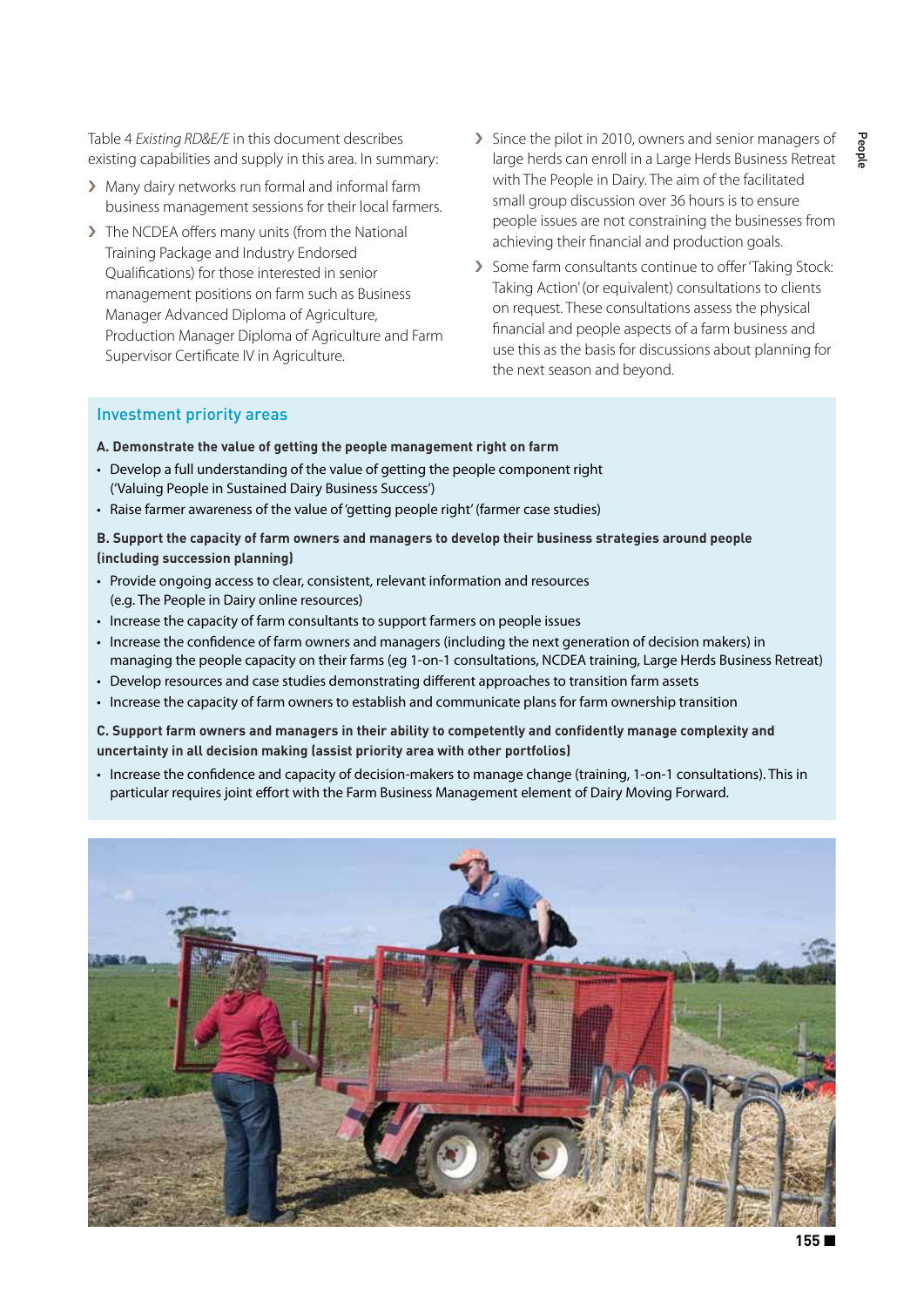| <b>Question</b>                                                                                                              | <b>Assessment</b>       | <b>Comment</b>                                                                                                             |
|------------------------------------------------------------------------------------------------------------------------------|-------------------------|----------------------------------------------------------------------------------------------------------------------------|
| Is there a clear group of relevant<br>organisations and people available<br>to collaborate around this space?                | Completed<br>Not at all | Relevant organisations exist,<br>improvements in collaboration<br>possible. Succession planning requires<br>a broader base |
| Do these people and organisations<br>represent the majority of prior<br>learning in this area?                               | Not at all<br>Completed |                                                                                                                            |
| Is it clear that an investment in<br>this area will provide benefits and<br>outcomes for the co investors?                   | Not at all<br>Completed |                                                                                                                            |
| Would the collaborators be able to<br>provide diverse avenues for change?                                                    | Not at all<br>Completed | Current avenues well developed but<br>new avenues could be explored to<br>maximise benefits from investments               |
| Is the capability present (funds,<br>people and infrastructure) in<br>the collaboration to deliver the<br>specified outcome? | Not at all<br>Completed |                                                                                                                            |

*Table 5. Capabilities - Theme 1 Farm business strategies have a strong people focus*

*Figure 3. Industry impact: Theme 1. Farm business strategies have a strong people focus*



 *\* Dependent of course on resource allocation*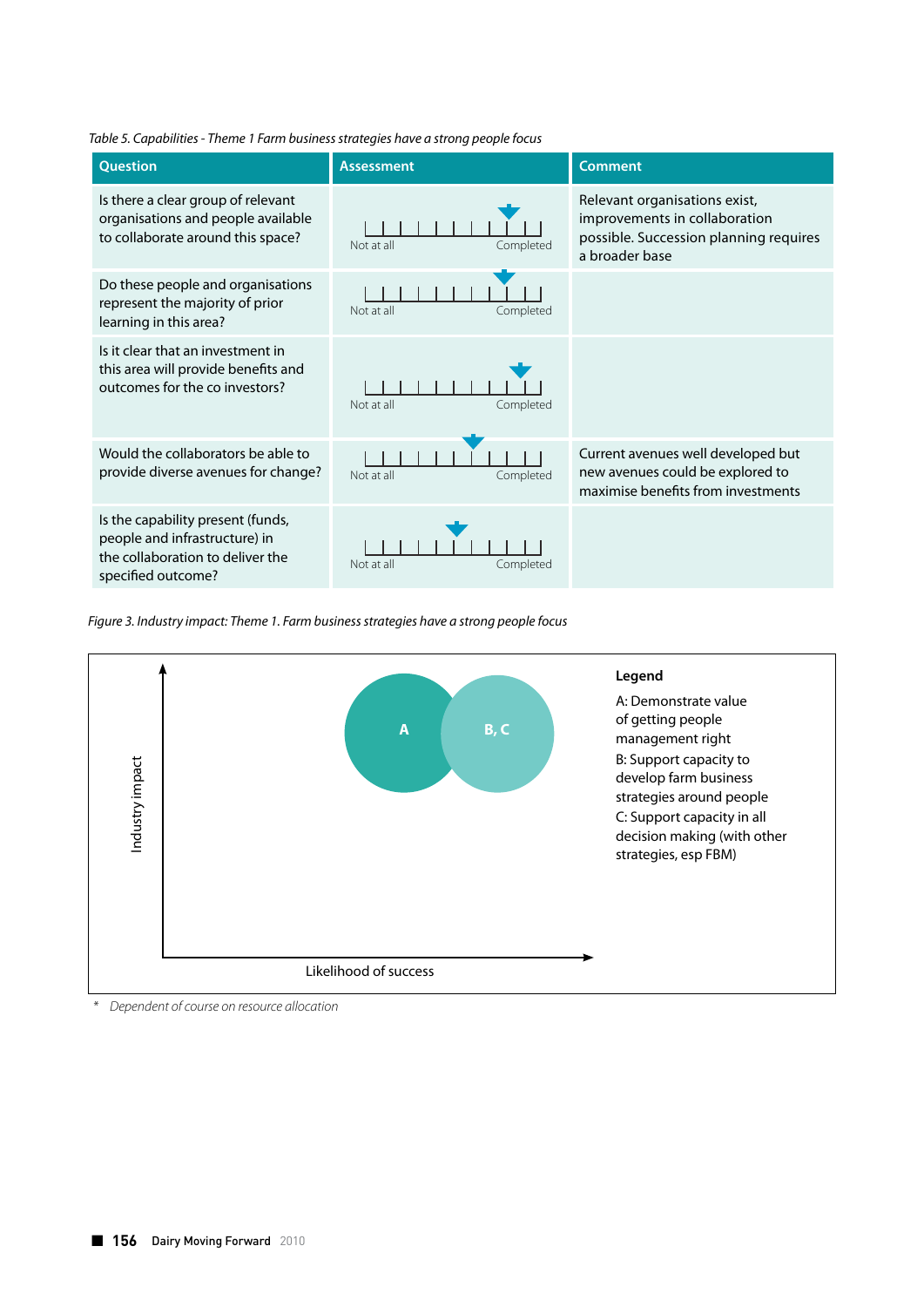# **6. Theme 2: Farm workplace change**

### The need

# **To help individual farms have a more efficient and productive workforce, the industry needs to:**

- › Design initiatives that help individual farms attract and retain the people they need.
- > Build the capability, confidence and enthusiasm of advisers to support farmers on people issues.
- > Encourage farms to have a low business risk around'people'.
- > Have people as the focus when designing ways of operationalising technology in other programs.

### Who for?

# **Everyone in the farm team (farm managers; paid, unpaid and casual staff, contractors and service providers)**

Others that need to be involved in the development: The People in Dairy program, NCDEA, extension programs, other dairy programs.

# Rationale

# **Several key elements are needed to increase farm profitability through a more efficient and productive workforce:**

(i) the business vision needs to match the farm capability and resources; (ii) farms need to attract and retain the people they require; (iii) the way farming is done needs to be adapted to suit people; and (iv) everything that must be done on the farm needs to get done.

Farm owners and managers are responsible for setting up a system that is workable and sustainable (Theme 1). Theme 2 is about helping farmers achieve effective deployment and retention of staff on their farms by providing opportunities, structures and support to grow the people capacity. A solid reason for putting it into action is that people leave workplaces that don't offer decent work (farms that have poor workplace culture, work-life balance, recognition or reward).

Much of the rationale for dairy workplace change was articulated in 2004:21

*In the past, the small family farm was the incubator of farming skills. Today, family farms no longer fill this role. Farmers must look outside their front gates and compete with other industries for labour. When they do they find it hard to recruit and retain labour. There are some good external reasons for this. Young people are leaving the farming areas. The dairy industry has a poor and outdated image. But most of the causes of the problem are systemic and internal to the industry. There are relatively uncompetitive pay rates, unattractive working conditions, poor employment practices and high turnover rates on many farms. The industry is seen as an employer of last resort by many job seekers as well as by employment and training agencies. There is a high rate of exit – not just of farmers but also of sharefarmers, trainees and employees. The very high turnover rate means that the industry is bad at retaining and skilling staff. Turning around this current situation will require significant leadership, organisation and resources. Failure to act will bring the consequences of market adjustments – at home in the labour market and abroad in export markets.*

Job satisfaction and retention are significantly influenced by the mindset of the employer, getting the culture right on farms and skills development (having visible career opportunities and appropriate training pathways).

*Better trained and skilled people increase productivity and profitability: get it right first time; reduce personal and business risk (injury and liability); make smarter decisions; build intellectual capital (knowledge, skills, systems); build your business for you* 

*– John Weichert, General Manager NCDEA*

When other technical programs design their RD&E/E to provide farmers with new ways of doing farming tasks, it is particularly important that they consider the implications from a people perspective. On-farm use of technology (knowledge, service or product) is most likely to be successful if its design is adapted to suit people.

#### Current knowledge and capacity

Since its start in 2006, The People in Dairy has developed a conceptual framework, agreed terminology, core resources and training around people management on farm. Dairy farmers now have access to a lot of guidance on how to put the principles into action and significant 'dairy-ising' of generic information has been undertaken to reduce the burden (in terms of time and interpretation) on farmers and help them put it into practice.

A Diploma in Human Resources Management (Dairy), run since 2008, is helping build advisory capacity in this area and provide the first round of trainers for the related course for farmers. Sixty-four farm consultants and dairy

*<sup>21</sup> Dairy Employment for the Future: the strategy, Australian Centre for Industrial Relations Research & Training, University of Sydney (an initiative of the UDV sponsored by WestVic Dairy and funded by the Geoffrey Gardiner Foundation), July 2004*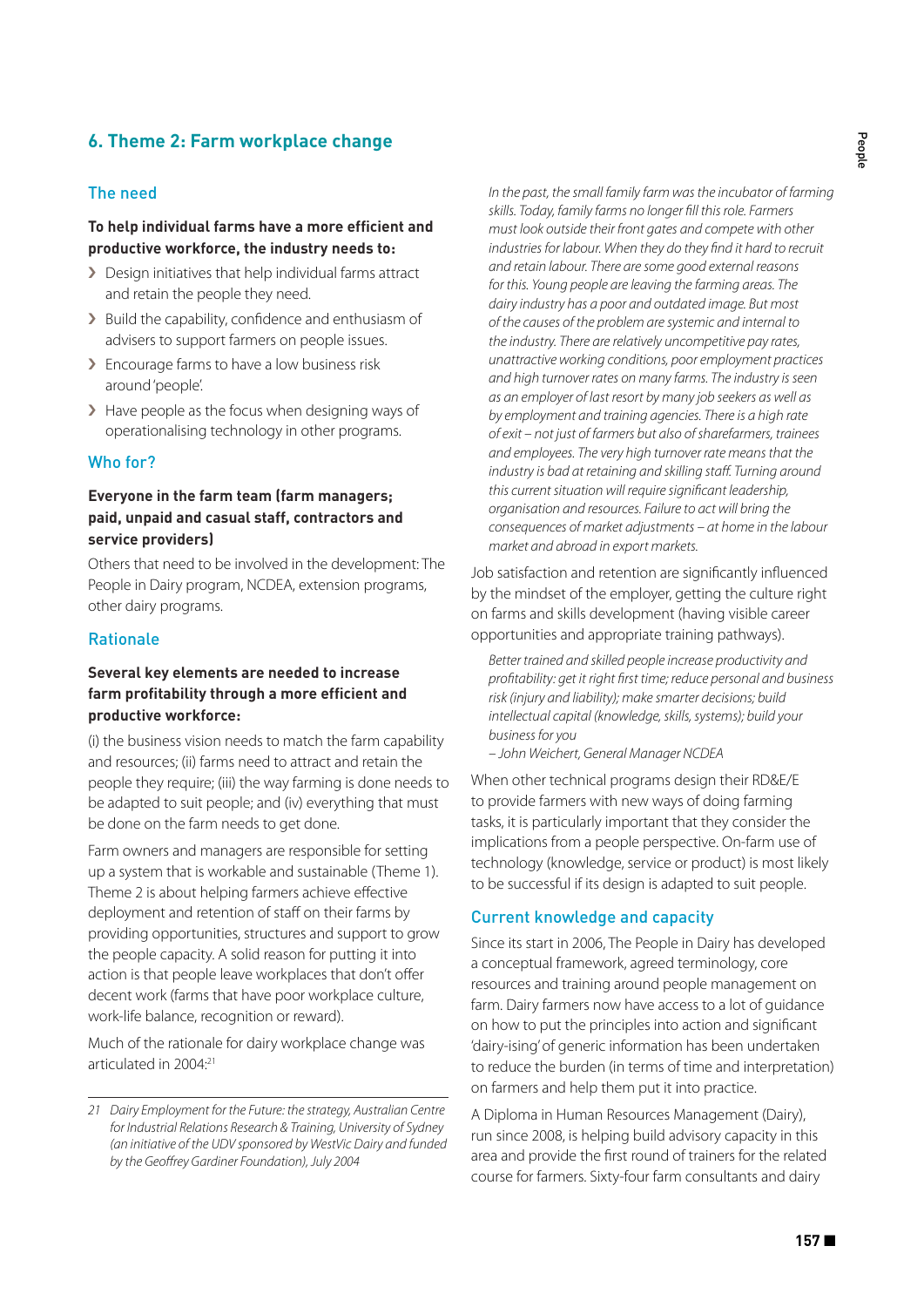advisers have been through the course so far. Ideally the numbers over the next few years would be twice this to provide widespread geographical coverage, cater for turnover in the service provider population and unearth those individuals willing to make this a significant part of their business.

The other main supply capacity in this area is the 4-day PeopleGPS course for farmers. This is a Level V unit (FarmReady approved) course run through the NCDEA or partner Registered Training Organisation. It helps farmers develop skills in recruiting, retaining and developing the people on their farm.

# Investment priority areas

- **A. Ensure farmers have clear, consistent information and resources about people management**
- Maintain the currency of The People in Dairy online resources

#### **B. Increase farmer awareness and training about people management**

- Have a strategy promoting recruitment of farmers into the People GPS
- Enable individuals to understand the importance of skill development, and see career opportunities and how they can progress
- **C. Increase adviser capacity to support farmers on people issues**
- Continue training advisers in the Diploma in Human Resources Management (Dairy)
- Encourage diploma graduates to use the principles in their businesses
- Make other dairy advisers aware of people issues and confident to direct clients to trained advisers and resources
- Align initiatives of the (public and private) service sector to support farmers on people issues (service and extension providers, NCDEA, The People in Dairy etc)
- **D. Assist other programs to integrate people elements into their technical content**
- Enhance the outcomes of other dairy programs by incorporating people considerations in their design and adapting farm systems to suit people.

#### *Table 6. Capabilities - Theme 2 Farm workplace change*

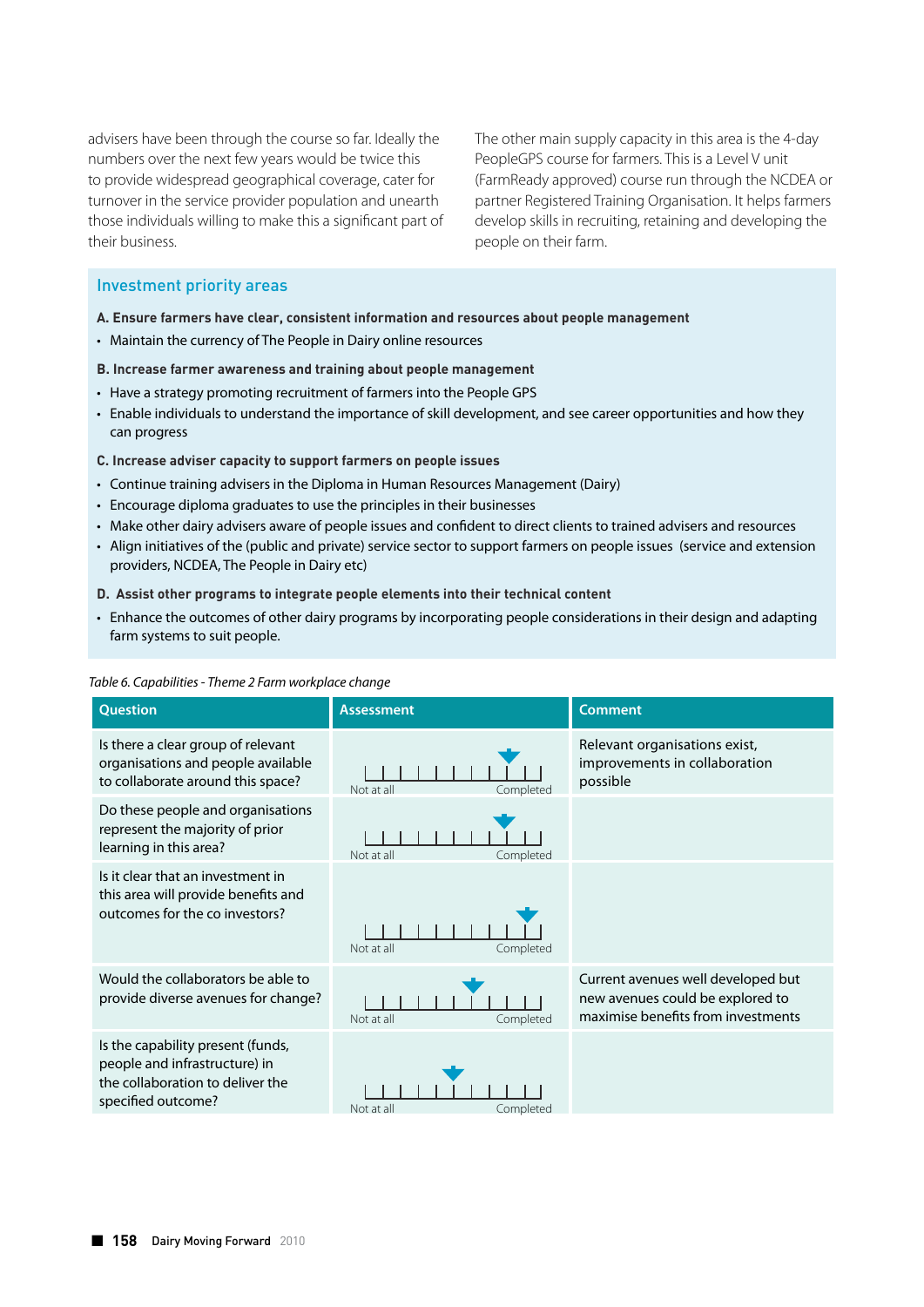

 *\* Dependent of course on resource allocation*

# **7. Theme 3: Dairy workforce development planning and action**

# The need

**To ensure the Australian dairy industry has the people it needs, it must have effective workforce planning and action processes operating regionally and nationally. This involves:**

- › A culture change in terms of how farmers and industry value people in their contribution to farm and business performance<sup>22,23</sup>
- › Building the community regard and support for people interested in careers in dairy.
- > Being able to measure factors that influence workforce planning and action from a strategic point of view.
- > Exploring ways to match demand and supply.
- > Being able to operationalise regional workforce planning.
- › Promoting and supporting development of people capacity within the industry.

#### Who for?

#### **Farmers**

Others who need to be involved in the development: state and regional dairy organizations to champion the dairy interest, working with other public, private and notfor-profit service providers and industries outside dairy as indicated by the Workforce Planning and Action model ('wheel') recently developed.<sup>24</sup>

#### Rationale

**Although individual workplaces must position themselves well to attract and retain people, there are also collective workforce development activities that enhance the likelihood of farms attracting, retaining and developing people. This is a key to the dairy industry's future.** 

Farms are part of a broader community and their appeal as workplaces will be influenced by regional (national and occasionally global) factors. Currently unemployment levels are low and skilled people have many career choices. Individual dairy farm businesses cannot influence public policies on employment or the development and delivery of employment services involved in improving this situation; it requires an industry-based response.

Workforce planning has a much broader scope than a strong skill base and skill development. People may have the relevant skills then choose to work in a non-dairying job that appears to be more interesting or offers a better work-life balance or a higher reward.

People

*<sup>22</sup> Nettle R, Paine M, Petheram J (2005). The Employment Relationship – a conceptual model developed from farming case studies. NZ J Employment Relations 30(2):19–36.*

*<sup>23</sup> Nettle R, Paine M, Petheram J (2006). Improving employment relationships – Findings from learning interventions in farm employment. NZ J Employment Relations 31(1): 21–36.*

*<sup>24</sup> Nettle R, Oliver D Workforce Planning and Action for the Australian Dairy Industry. Final Report to Gardiner Foundation 2009*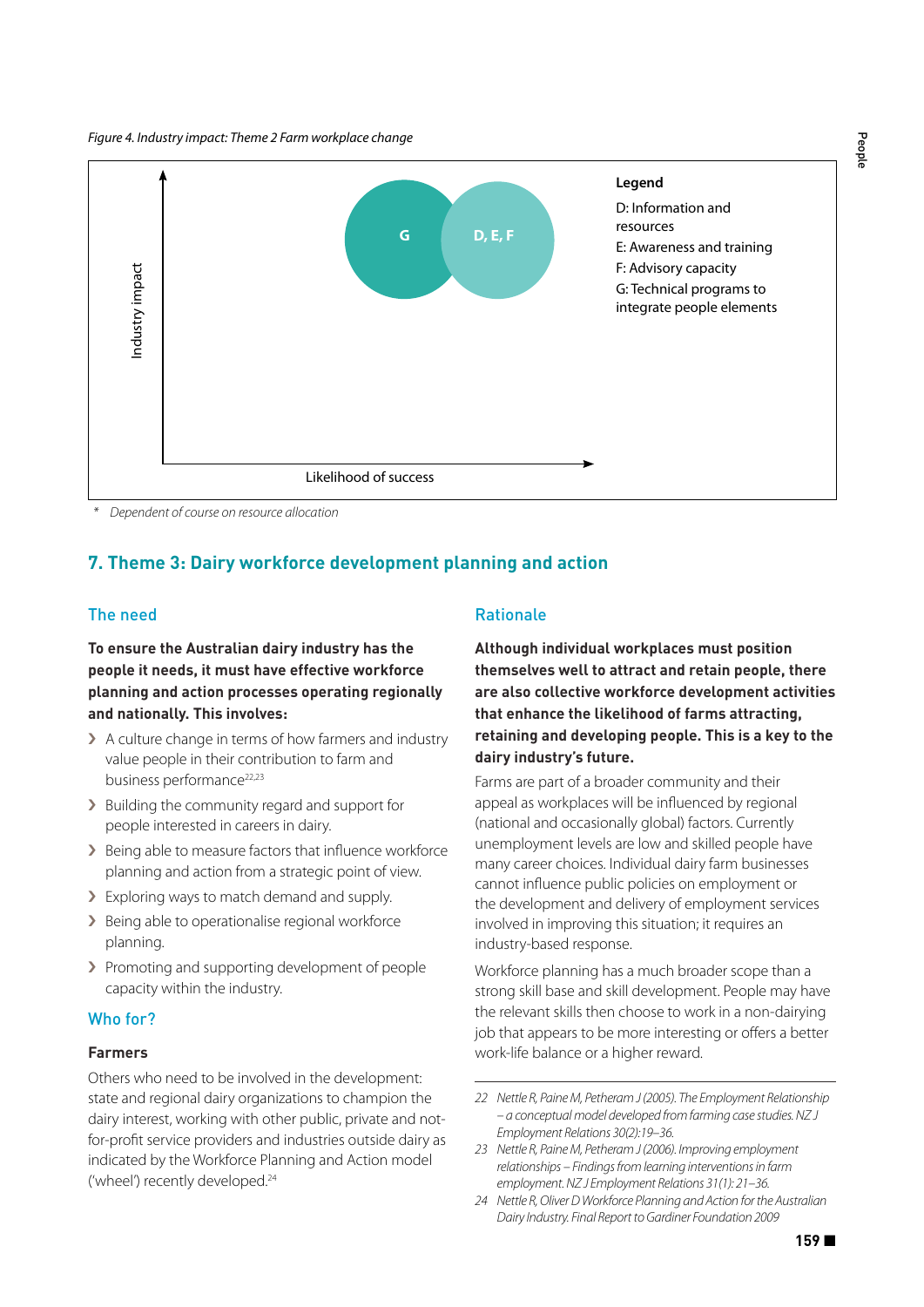For more effective industry-wide workforce planning and action we need:

- › Comprehensive and on-going data harvesting, analysis and interpretation on the people deployed on farm and how they enter, develop and move through the farm sector; tracking of training graduates (e.g. from NCDEA); the size and characteristics of current and future labour demand
- › Better support to dairy regions for prioritising and acting on workforce development
- › Mechanisms for influencing government and other stakeholders to address needs.

This theme also encompasses the workforce development elements for service providers who are part of the overall farm team around people issues. It would make sense for this work to be done in conjunction with, or as part of, a broader investigation of the total service provider population (which is outside the scope of this Strategy alone). It is very important for the industry to know more about who all the service providers are, their attitudes and expectations in working with dairy farms, how they enter, develop and move in the service provision sector and the characteristics of current and future demand for their services.

#### Current knowledge and capacity

Regional workforce planning is still largely in an R&D phase. The theory of what process regional groups can use to better understand their workforce supply, demand and potential interventions has been teased out in an earlier research exercise and is captured as the Workforce Planning and Action 'wheel'.

The task now is to work through how to put it into practice—having workforce plans and actions pertinent for each dairying region.

There are several challenges ahead. The development of workforce plans needs to be resourced. Dairy industries in each region need to work with other industries and agencies to get a true picture of the driving forces in the region (local industries, business numbers, demographic profile, social and economic indicators) then to align the capability sector (education, extension, service provision, industry programs). Successful projects may require a mix of input from all levels of government (Federal, State and Local), and other interested parties such as banks and dairy companies. Someone in the dairy industry needs to take a lead role to champion the industry's interests and ensure progress continues to be made on the agreed plan. Finally, putting the plans into action and reaching a quality endpoint relies on a process of "learning by doing" (there is often a lot of doing and slow accretion of learning).

WestVic Dairy has responded to regional workforce issues by directly employing a project officer to promote careers in dairy and oversee the pilot of a pathway for new people to enter the industry as assistant farmhands (an "In2Dairy" initiative). This creation of an employment pathway for current job-seekers has immediate returns and complements the longer-term investment in raising the profile of dairying as a career through schools-based programs (such as Cows Create Careers). Murray Dairy has also recently invested in exploring the need for employees in the region through a farm survey. Other regions interested in 'having a go' in developing and implementing will need significant support.

Training is an important component of national workforce planning. There are currently two main drivers for training in the industry. Now that expertise is often outsourced beyond the farm, the first arises from the emphasis being placed on qualifications for employees, contractors and casual staff to ensure they are suitably skilled when they come onto farms. The second is because the dairy industry is systemically building the professional qualifications of the people working in it to prove it is operating at a standard alongside other OECD countries. For farm owners and managers who have been in the job for years this certification generally involves a mix of training and Recognised Prior Learning. Advantages of formalizing industry members' learning through the National Training Qualification Framework are that people are assessed against a specified standard, they have a transportable qualification and it attracts external (government) funding to the industry.

To help align the industry capability sector NCDEA is producing a single industry-agreed list of skills and competencies, an "Industry capability list", of all the things that people need to know to run a productive and profitable dairy farm. To further support strategic investment in this area, industry will need to develop a "big-picture" map clearly detailing all of the industry's career engagement and development programs and courses (not just NTQF courses), how they connect to each other and gaps for further investment.

This People Strategy does not take carriage of the training agenda—that is a broader element for all the Dairy Moving Forward portfolios, mediated through the NCDEA—but it is anticipated that work in this domain will assist with this priority.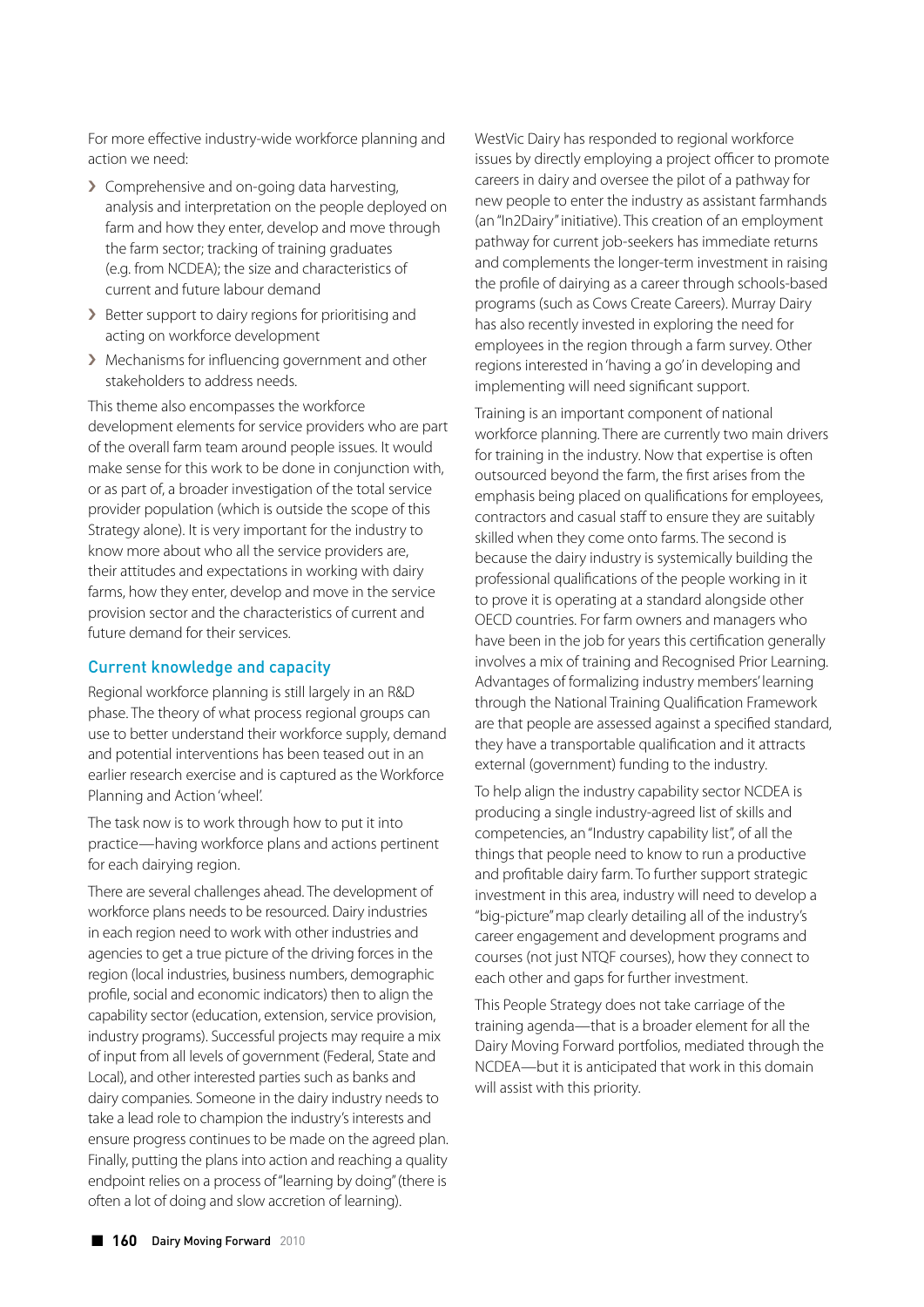### Investment priority areas

- **H. Describe and promote the dairy career engagement / development path.**
- Develop a map of career engagement/development programs and activities

**I. Establish and maintain an industry-agreed list of skills required at different roles and levels of the responsibility on farm (assist priority area with other portfolios)**

**J. Obtain relevant regional and national data about people on farm and service providers** 

- Develop a system that tracks the basic data about people (The People Report)
- **K. Enhance regional capacity to match employment demand and supply (for farm and service providers)**
- Support the development of workforce planning process in each region (In2Dairy initiatives)
- Understand the forces influencing farm transitions entries, development, exits

*Table 7. Capabilities: Theme 3. Dairy workforce development planning and action*



*Figure 5. Industry impact: Theme 3. Dairy workforce development planning and action*

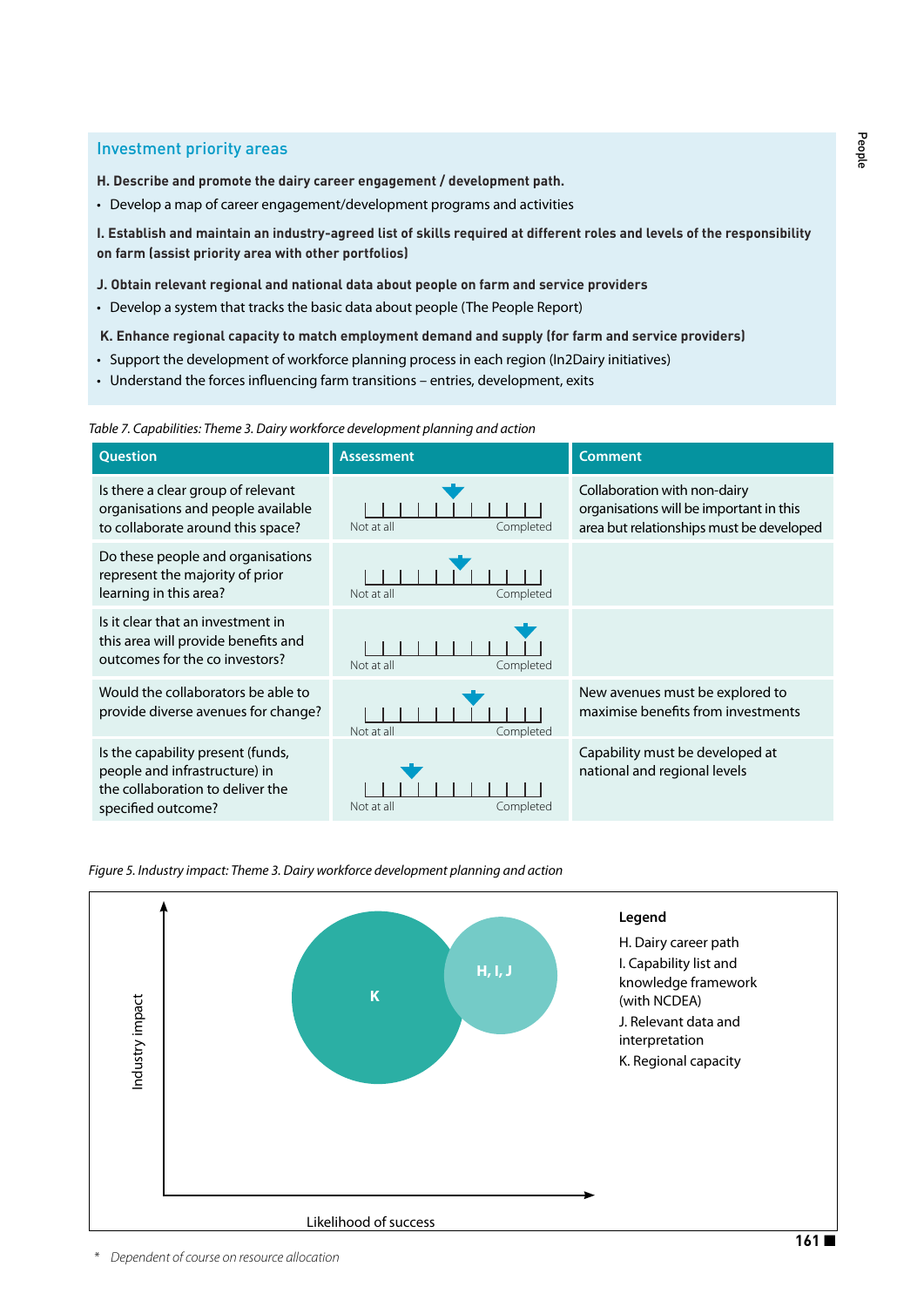# **8. Theme 4: Farmer well-being in supportive communities**

# The need

# **For the dairy industry and its people to be supported by local communities that are vibrant and self-determining, the dairy industry needs to:**

- › Acknowledge the vital role small rural communities play in supporting the dairy industry, especially the health and well-being of farmers and their families
- › Better understand the factors which affect the vibrancy and resilience of these communities, and the key indicators of their vibrancy and resilience
- › Develop strong links with the services, assets and networks within the communities
- › Enhance connectedness of farmers to relevant services and networks
- › Identify and nurture ways of engendering farmer satisfaction with being part of a dairying community
- > Clearly demonstrate the contribution and opportunities dairy offers to these communities.

#### Who for

#### **Local communities in dairying areas**

Others that need to be involved in the development: social researchers (DPI, Gardiner, Rural Innovation Research Group, psychologists), providers of social (rural counsellors) and other services (dairy processing companies, farm consultants), rural networks, local and state governments, and community groups.

# Rationale

# **Vibrant communities have robust capacity to identify their own needs and priorities, plan and adapt to changing circumstances.**

They are collaborative, self-determining and able to work with a range of external agencies and support services. Their towns attract investment and are desirable places to live and work. The premise is that when these communities see the value of the dairy industry and support its development, there are likely to be fewer premature exits from the industry and dairy businesses are more likely to thrive.

The vibrancy of the community is affected by factors such as the size of the community, its focus (diversity), leadership, economics and a range of external factors. Indicators of stronger communities include the extent of close personal networks, extent of associational and community networks and quality of governance networks.25 Research into the dairy industry drought

response suggesting that such characteristics contributed to the resilience<sup>26</sup> of the dairy industry in the Goulburn Valley through a strong support network for farmers. It was, however, necessary to support those networks themselves to move from a focus of handling crisis to understanding and adapting to an environment that is undergoing long term change.<sup>27</sup> A key principle in Theme 4 is the importance of a network-based approach where multi-directional information flows (often very informal in nature) enhance connectedness and responsiveness. This requires a broad raft of activities and a wide cast - the people most effective at connecting with others are not necessarily community leaders or technical experts. Increased connectedness increases the likelihood that people will feel a sense of worth and belonging. Social network research has identified key people as "knowledge entrepreneurs" who draw from and share information and know-how in local communities.<sup>28</sup>

Encouraging farm businesses to comply with legal requirements is one of the first steps on the OH&S trajectory toward creating a better farm situation, health and well-being. Putting farmers' physical and mental health and well-being in the context of their lives rather than just in the context of their businesses and connecting them to relevant services, are fundamental in raising awareness of the importance of health, well-being and safety for people on dairy farms.

RD&E/E activities designed to influence this outcome area are generally long-term investments with lag times, so longer commitments are required. Dairy communities are broader than just their dairying members and so not all outcomes/objectives will be entirely 'dairy-centric'. Community development principles and practices must

- *26 The ability to actively manage resilience is referred to as adaptive capacity (Resilience Alliance, 2007: 77). Conceptual models of systems enable practitioners to identify the thresholds within which the system is operating; explore the processes that may cause the system to cross these thresholds; and develop actions that may give leverage over thresholds. Practitioners can also consider the cross scale linkages of the system they are working with and how these may give leverage over resilience. These skills are vital in managing crisis.*
- *27 Love, S., Sharma, M., Boxelaar, L. and Paine, M. (2008) Enhancing the resilience of dairy farm businesses. Final report, Dairy Australia.*
- *28 BJ King, MS Paine, R Beilin, and MP O'Kane (2009). Encounters with knowledge entrepreneurs and 'sticky' knowledge transfer: Case Study Project 3030. Extension Farming Systems Journal 5:1 http://www.csu.edu.au/faculty/science/saws/afbmnetwork/ efsjournal/index.htm 11*

*<sup>25</sup> Dept Planning and Community Development (2008) Indicators of Community Strength: a framework and evidence*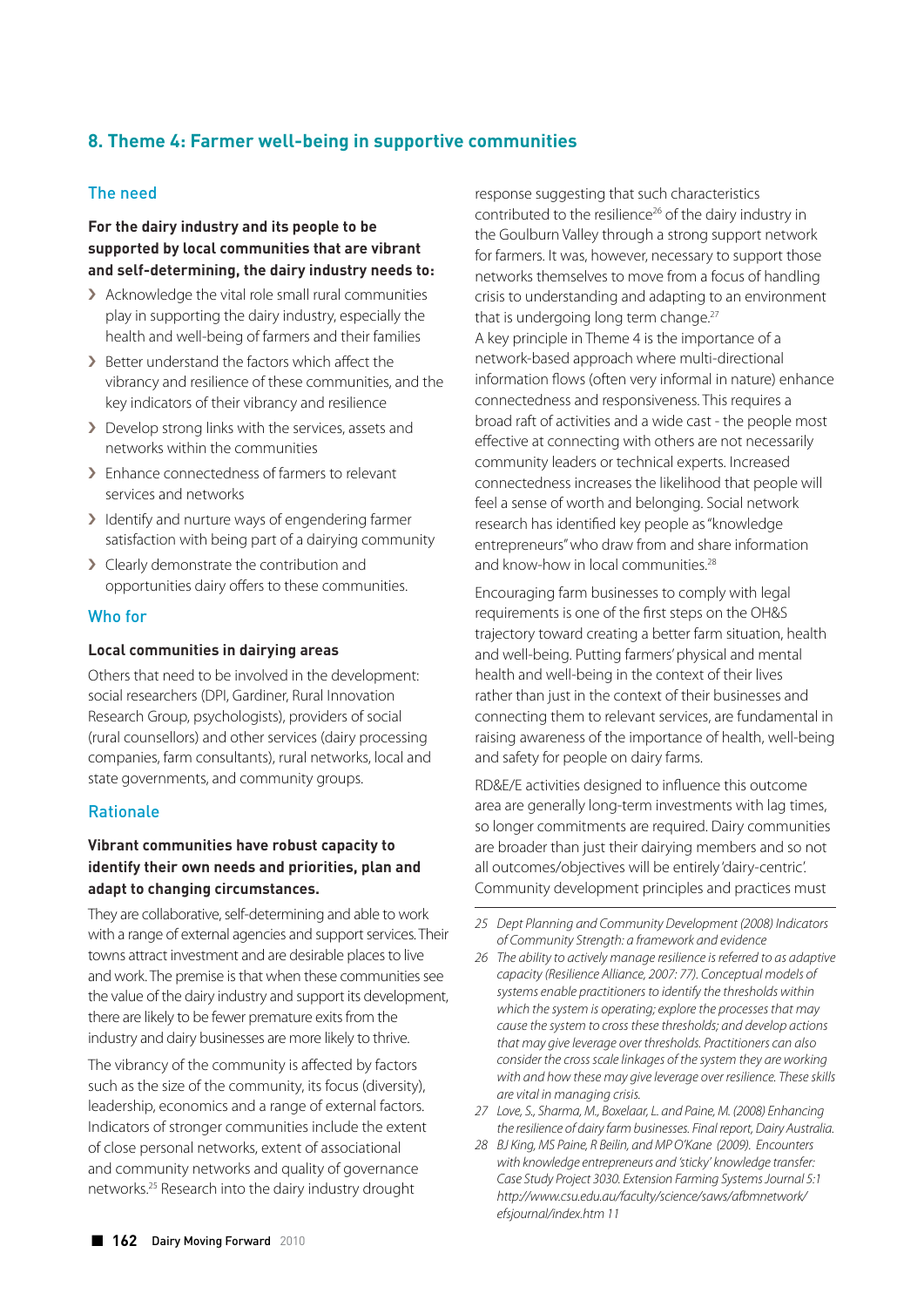# Investment priority areas

**L. Increase farmer awareness of the importance of health, wellbeing and safety for them, their families and their businesses**

**M. Build community ability to provide links to existing health, wellbeing, safety and support services and programs**

**N. Support and strengthen the capacity of farm communities to determine their own futures (including building relationships with non-dairying community segments)** 

- Build facilitation skills, processes and new technology to keep people connected
- Foster strategic analysis and planning by communities, grant-seeking, leadership and project management skills to build capacity to be self-determining
- Use social research to help identify barriers and design better programs and practical evaluation of current activities

underpin planning and implementation. The "whats" (issues, causes, opportunities, priorities) will vary between communities with regard to capability building and strengthening. Industry needs to support the "how".

Outside the industry, there is a rich variety of organizations, resources and programs aimed at developing and strengthening communities of all kinds. The dairy industry needs to tap in to these resources and networks, and partner or collaborate to use the relevant elements, and invest in adapting for dairy farmers what is not relevant or available.

The Expert Group acknowledges that there is still a challenge to demonstrate to industry organisations and dairy farmers the need for and value of investment in community strengthening.

# Current knowledge and capacity

There are a lot of services already reinforcing the importance of health and well-being and helping people operationalise this. Some dairy programs signpost to these rather than reproducing them. As awareness has grown this has also enabled the dairy industry to identify trends and potential gaps which need to be filled in their rural communities. For example reminders to get your skin checked only work if there is a service to do this. Bringing health professionals to field days attended by farmers has been an efficient use of resources.

The Sustainable Farm Families program (now from the National Centre for Farmer Health) has clearly demonstrated the long-term impacts and benefits of awareness-raising interventions around farmer health.

Recent research by the Gardiner Foundation has been exploring ways of extending the forms of social connectedness and capability in local communities in dairy regions and has led to the development of a pilot program to strengthen small dairy communities.

| <b>Question</b>                                                                                                              | <b>Assessment</b>       | <b>Comment</b>                                                                                                                              |
|------------------------------------------------------------------------------------------------------------------------------|-------------------------|---------------------------------------------------------------------------------------------------------------------------------------------|
| Is there a clear group of relevant<br>organisations and people available<br>to collaborate around this space?                | Completed<br>Not at all | Health yes<br>Networks yes                                                                                                                  |
| Do these people and organisations<br>represent the majority of prior<br>learning in this area?                               | Not at all<br>Completed | Non-dairy sources important<br>to be explored                                                                                               |
| Is it clear that an investment in<br>this area will provide benefits and<br>outcomes for the co investors?                   | Not at all<br>Completed | Rural health usually invested in by<br>others but evidence from SSF is yes<br>Strong networks are also an enabler for<br>all the other RD&E |
| Would the collaborators be able to<br>provide diverse avenues for change?                                                    | Not at all<br>Completed |                                                                                                                                             |
| Is the capability present (funds,<br>people and infrastructure) in<br>the collaboration to deliver the<br>specified outcome? | Not at all<br>Completed |                                                                                                                                             |

*Table 8. Capabilities: Theme 4 Farmer well-being in supportive communities*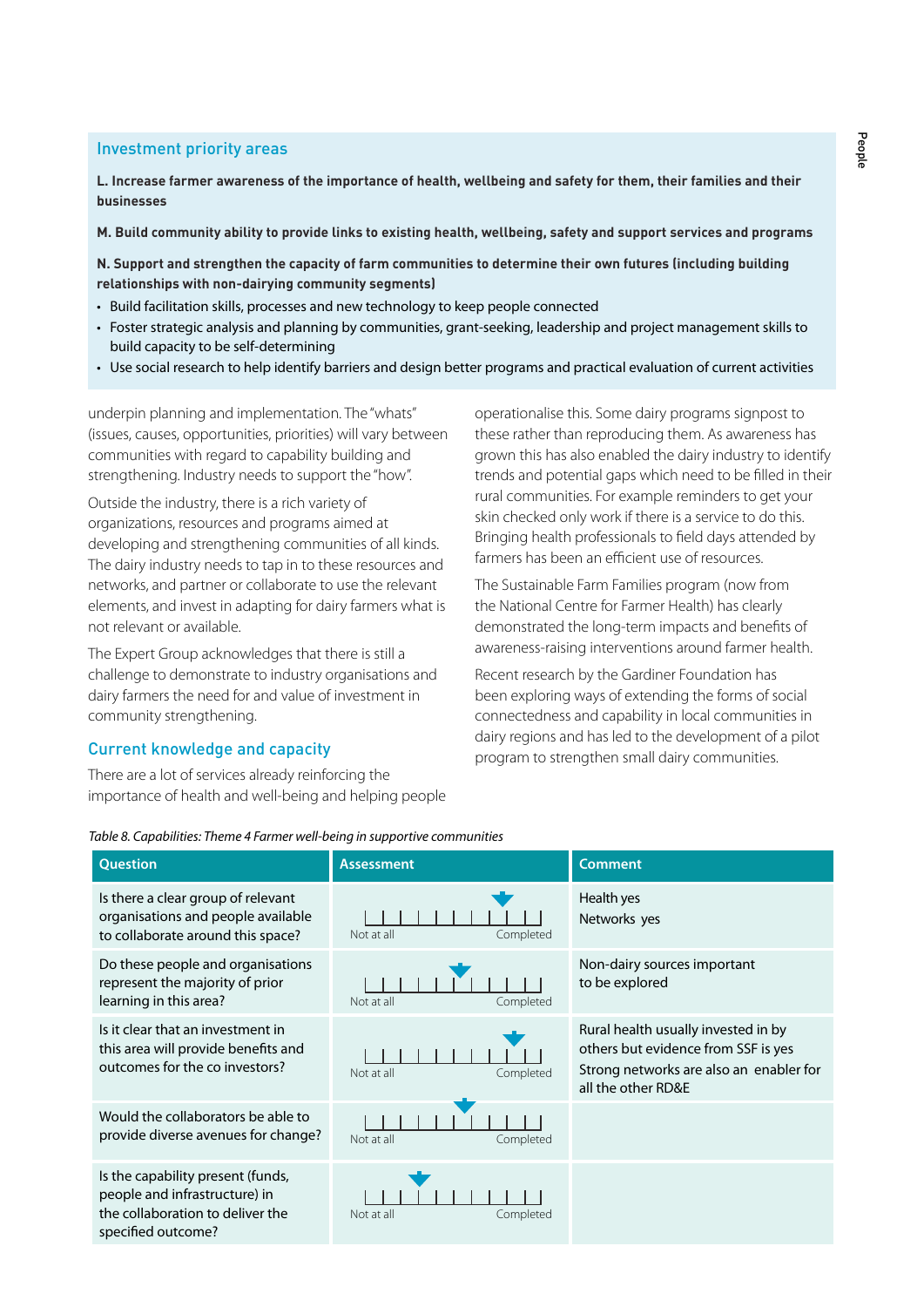*Figure 6. Industry impact: Theme 4. Farmer well-being in supportive communities*



 *\* Dependent of course on resource allocation*

# **9. Theme 5: Dairy leadership development**

# The need

# **The industry needs:**

- > Leaders, governance and understanding that enables it to effectively influence public policy and manage collective investments.
- › A culture of enquiry and openness, a network of 'places' where questions that are raised go for consideration.
- › Who for. People and organisations across the industry spectrum (from respected farmers modeling effective change, to lead figures and organisations helping grow communities, to governance by peak bodies)
- › Others who need to be involved in the development: national and state level farmer organisations, Gardiner Foundation, Regional Development Programs, dairy processing companies, Herd Improvement organisations, large farm businesses, and other investors in dairy leaders.

# Rationale

# **The industry is made up of a collective of assets and interests.**

The need for leadership development across the whole value chain of the Australian dairy industry has never been greater than today. Large opportunities and risks lie ahead in an increasingly complex environment and the ability to coordinate resources appropriately will be one of the keys to industry resilience.

To have the leaders it needs into the future, the industry must have new people constantly introduced to leadership development opportunities and roles, and opportunities for those who are already leaders to further develop their skills. There are issues of not only the capacity of individuals to respond to increasing complexity in leadership roles, but also the number of people available to call on.

A number of stakeholders already invest (see the table on Existing RD&E). Having alignment across the industry would increase the efficiency and effectiveness of this investment.

# Current knowledge and capacity

In 2009 an industry blueprint for the desired outcomes and approaches in dairy leadership was developed.<sup>29</sup> It was estimated that there are approximately 200 required leadership roles across the industry and that 40 new people are needed for these roles each year. To achieve this capacity more than 80 people must have the opportunity to build their skills in leadership each year across three 'tiers' of leadership (district/regional, or state/ national, or international roles). This requires a significant total investment each year from a variety of industry and external sources.

*<sup>29</sup> The strategy was developed by Dairy Australia, Australian Dairy Farmers, the Gardiner Foundation, Regional Development Programs, state dairy farmer organisations, the National Centre for Dairy Education Australia and interested individuals*